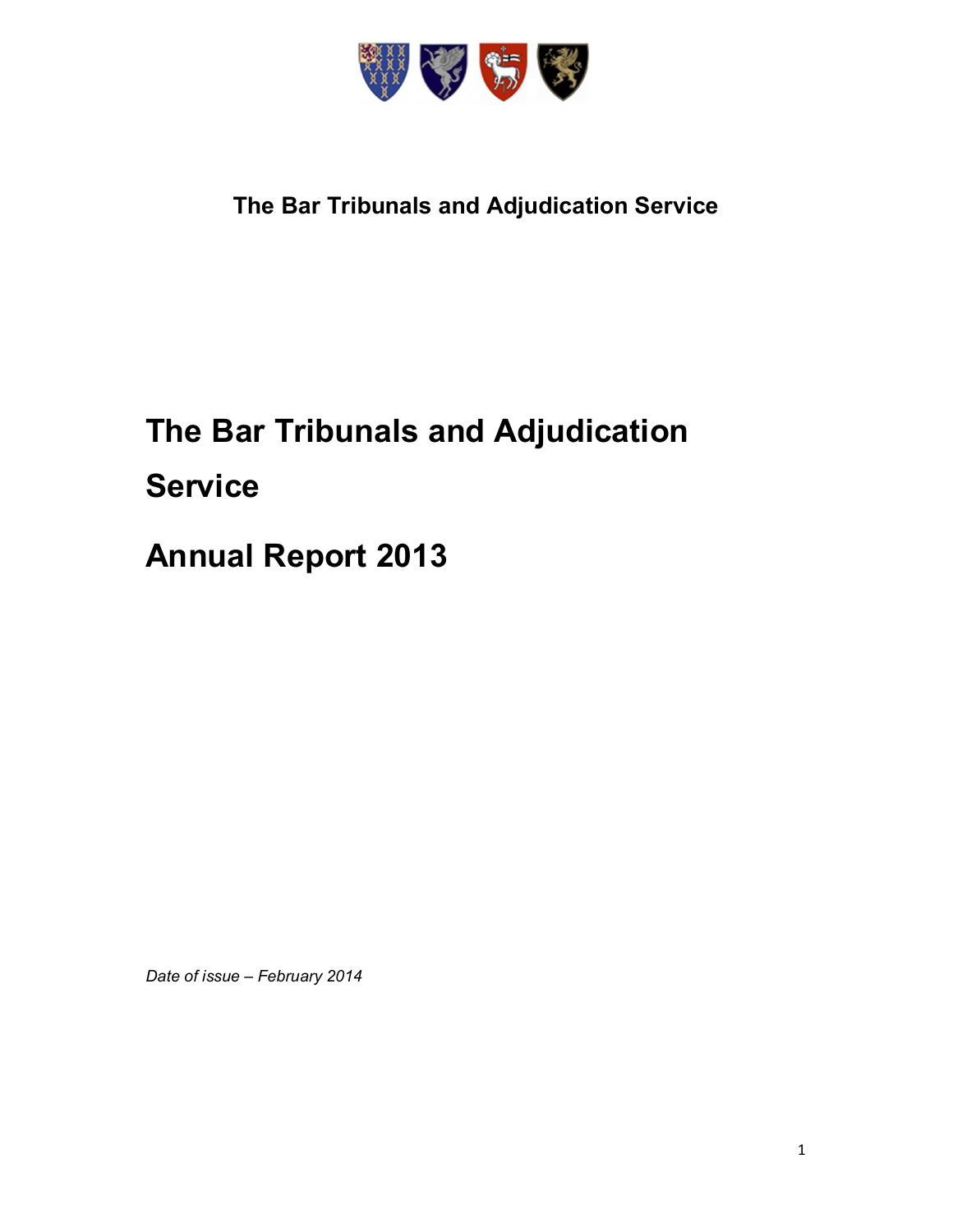# **Contents**

| An introduction from the President                                  | 3  |
|---------------------------------------------------------------------|----|
| Section 1. Introduction                                             | 4  |
| <b>Recent History</b>                                               | 4  |
| Section 2. Principles of the Bar Tribunals and Adjudication Service | 6  |
| Section 3. The period of change-over                                | 9  |
| <b>The Tribunal Suite</b>                                           | 9  |
| Policies and procedures                                             | 11 |
| Disciplinary panel members and clerks                               | 12 |
| Databases and case management                                       | 13 |
| Section 4. Disciplinary Tribunal hearings during 2013               | 14 |
| Reasonable adjustments                                              | 16 |
| Outcomes of the Disciplinary Tribunals in 2013                      | 17 |
| Sanctions                                                           | 18 |
| Appeals                                                             | 22 |
| Other hearings                                                      | 22 |
| Panellist members and clerks . availability & eligibility           | 23 |
| Panellist members and clerks. fees and expenses                     | 24 |
| Section 5 . BTAS Website                                            | 25 |
| Section 6. Looking forward to 2014                                  | 27 |
|                                                                     |    |
| Annex 1. Disciplinary Tribunal Hearing Referral Form                | 29 |
| Annex 2. Requests to panel members and clerks for availability      |    |
| to sit during 2013                                                  | 32 |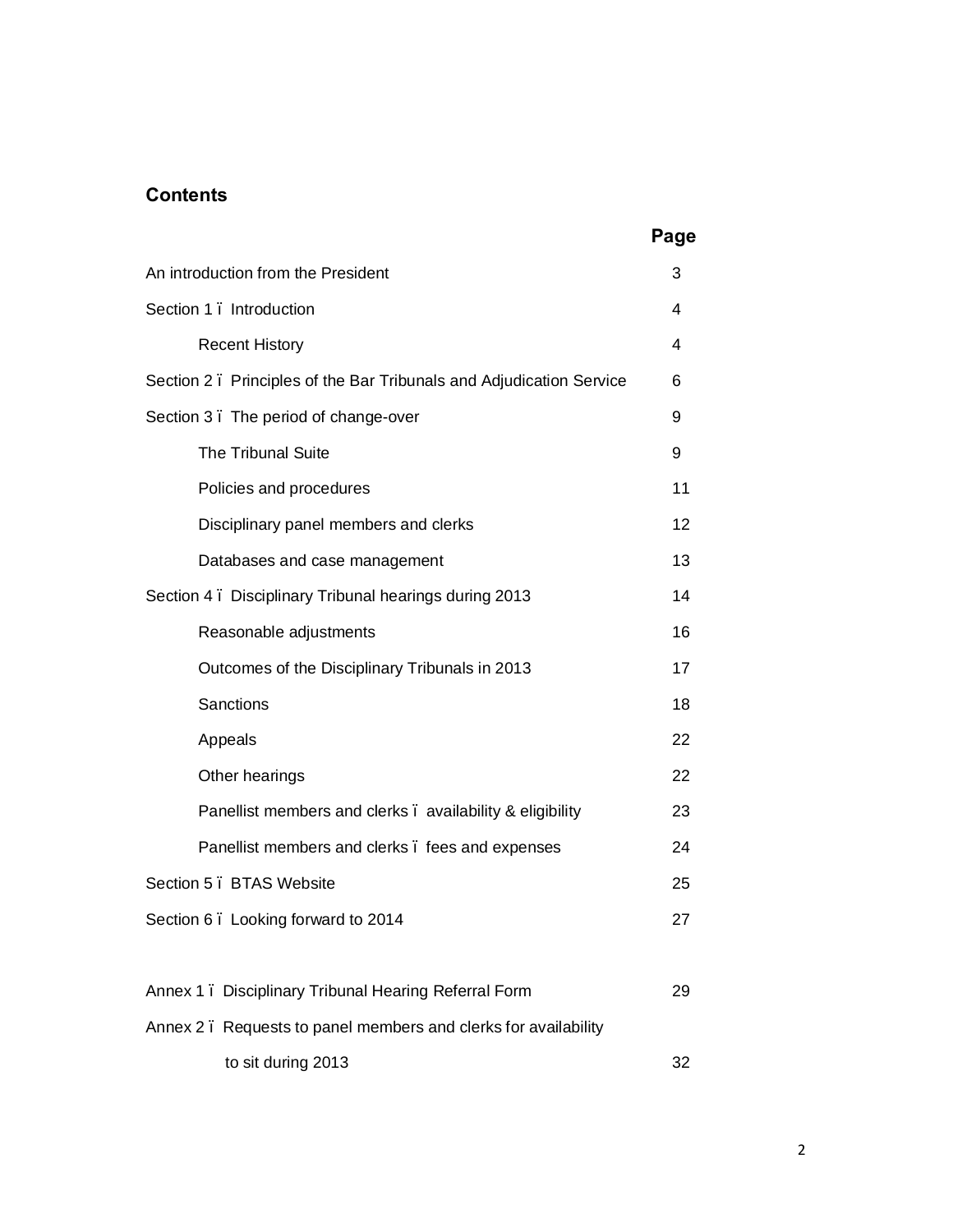# **An Introduction from the President**

I am pleased to present the first Annual Report of the Bar Tribunals and Adjudication Service (BTAS).

The past year has been one of significant change and progress for BTAS (formally known as the COIC disciplinary service) and much is documented in this first Annual Report as a formal record of the achievements. The process of significant change described in these pages could not have been undertaken as successfully as it has, or at all, without the small team of young professionals, led so effectively by Wendy Harris following her appointment as Interim Registrar in October 2012.

A special mention must also be made of Margaret Hilson, who has not only played a key role in the change programme but who has efficiently maintained the administration and support services to the Disciplinary Tribunals throughout the year.

The Council of the Inns of Court is rightly proud of the independent tribunal service now delivered by BTAS. It has been a long journey, and one that Section 6 of this Annual Report clearly illustrates is not over yet.

Cristophes Ringbord

Lord Justice Pitchford President, Council of the Inns of Court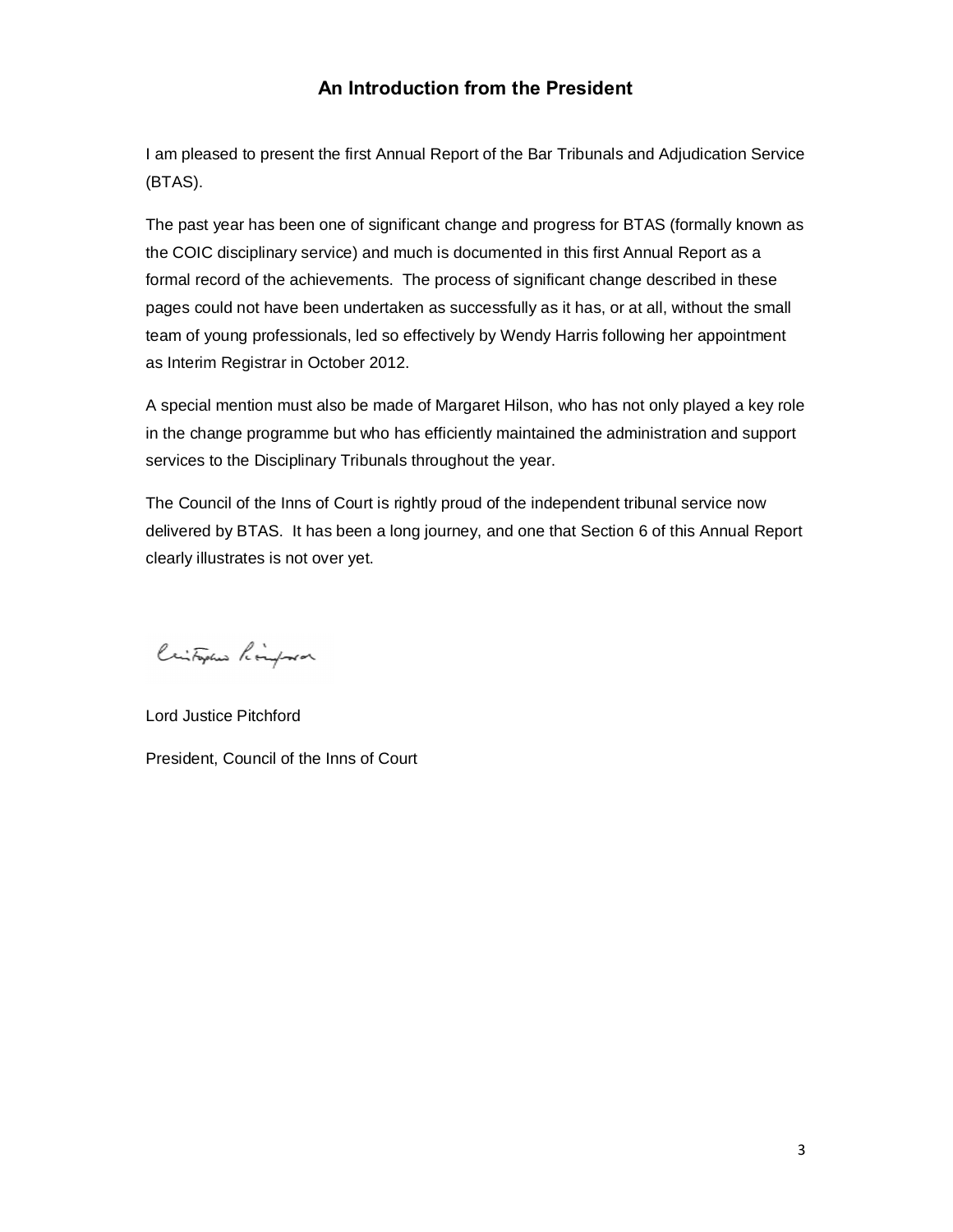# **Section 1 – Introduction**

Since its creation in 1986 and as a result of a Resolution of the Judges dated 26 November 1986, the Council of the Inns of Court (% OIC+) has been the body responsible for recruiting, appointing and administering Bar disciplinary panels. It does so in accordance with its constitution, which specifies that Disciplinary Tribunals shall be appointed in accordance with the provisions of the Disciplinary Tribunal Regulations.

On behalf of the President of the Council of the Inns of Court, the Bar Tribunals and Adjudication Service (BTAS) is responsible for appointing and administering Disciplinary Tribunals and other panels.

#### **Recent history**

In November 2011, The Council of the Inns of Court (COIC) established a review of its disciplinary functions under the chairmanship of Desmond Browne QC. The review was asked to make recommendations to ensure that COIC<sub>®</sub> procedures were in line with the best regulatory practice and that there was a proper degree of independence from the Bar Standards Board (BSB).

The Disciplinary Tribunals and Hearings Review Group reported to COIC on 18 July 2012<sup>1</sup>. The review identified a number of administrative irregularities in the maintenance of the list of those appointed to sit as non-judicial members of disciplinary tribunals. Following the publication of the COIC Disciplinary Tribunals and Hearings Review Group - Final Report, COIC commissioned a change programme to set the recommendations contained within the report in to practice.

The majority of recommendations have been delivered and the changes are now being embedded and normalised under the new tribunal service, known as the Bar Tribunals & Adjudication Service (BTAS). Those recommendations still to be delivered relate to the establishment of a new COIC legal entity and the necessary  $\text{TUPE}^2$  arrangements to formally move the employment of the BTAS administrative staff from the various Inns of Court to the COIC entity. This will be completed during 2014. However, all staff are now co-located, and BTAS moved in to purposefully fitted-out tribunal accommodation on 1 February 2013.

<sup>&</sup>lt;sup>1</sup> http://www.graysinn.info/index.php/disciplinary-tribunals-review-coic

<sup>&</sup>lt;sup>2</sup> Transfer of Undertakings (Protection of Employment) Regulations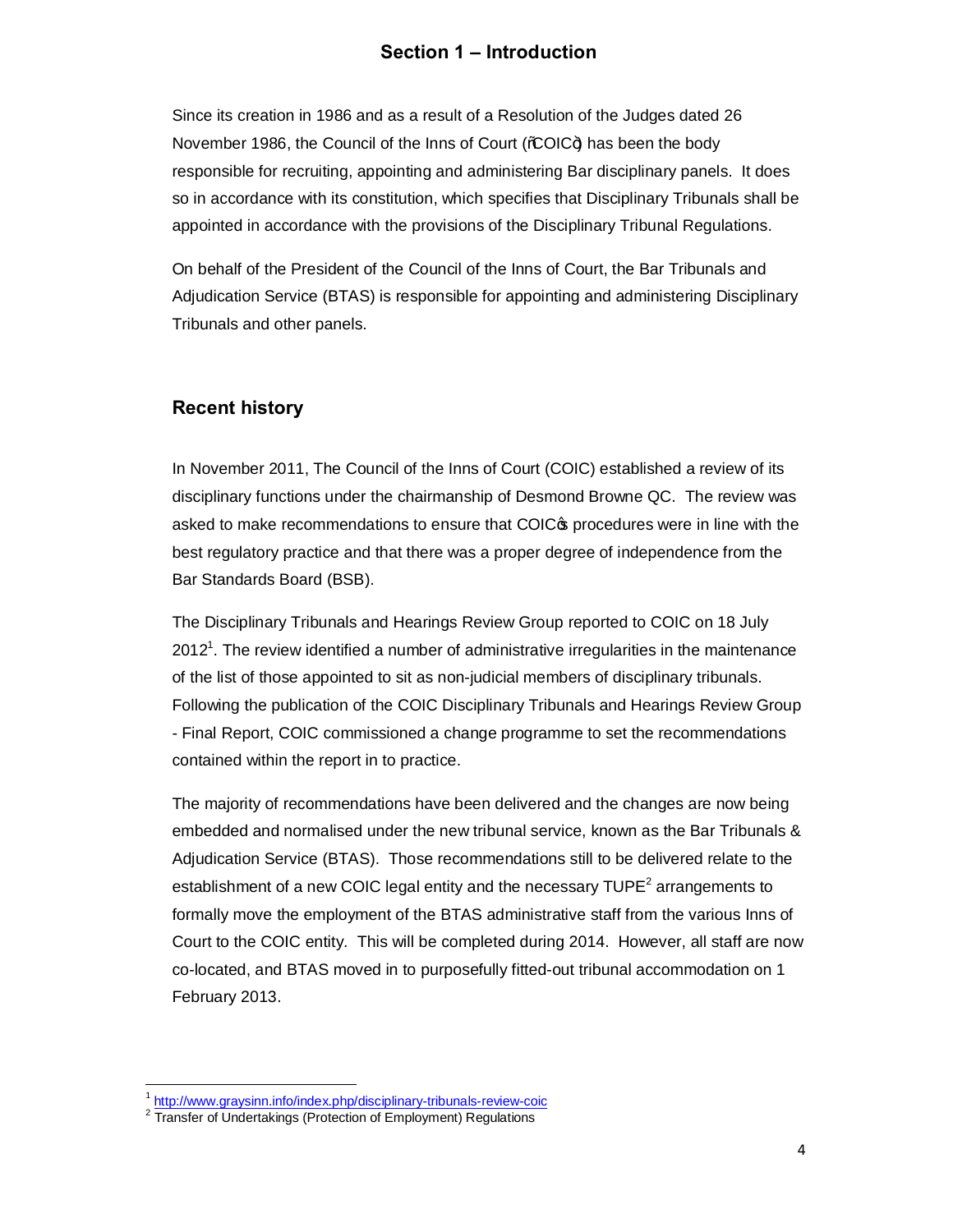Co-located at the same time were the administration and day-to-day management of the InnsqConduct Committee. This was in line with a recommendation of the COIC Review, and intended for the delivery of a unified administration sharing common principles and aims. Further information about the InnsqConduct Committee (ICC) and its move to BTAS can be found in the Fourth Annual Report of the ICC (2012  $. 2013$ )<sup>3</sup>.

To overcome appointment irregularities identified by the COIC Review, an entire new cohort of tribunal panel members and clerks were recruited. This activity is fully documented within the Tribunal Appointments Body Annual Report 2013<sup>4</sup>.

Finally, in endeavouring to deliver a transparent and high quality tribunal and adjudication service, and in accordance with a further recommendation of the COIC Review, BTAS has developed a dedicated website<sup>5</sup>. Information about our tribunal panellists and committee members, the hearings we administer, and the policies and procedures we adhere to are all now published there.

<sup>&</sup>lt;sup>3</sup> http://www.tbtas.org.uk/wp-content/uploads/2013/07/Fourth-Annual-Report-2012-2013.pdf

<sup>&</sup>lt;sup>4</sup> http://www.tbtas.org.uk/about-us/annual-report/tribunals-appointments-body-annual-report/<br><sup>5</sup> www.tbtas.org.uk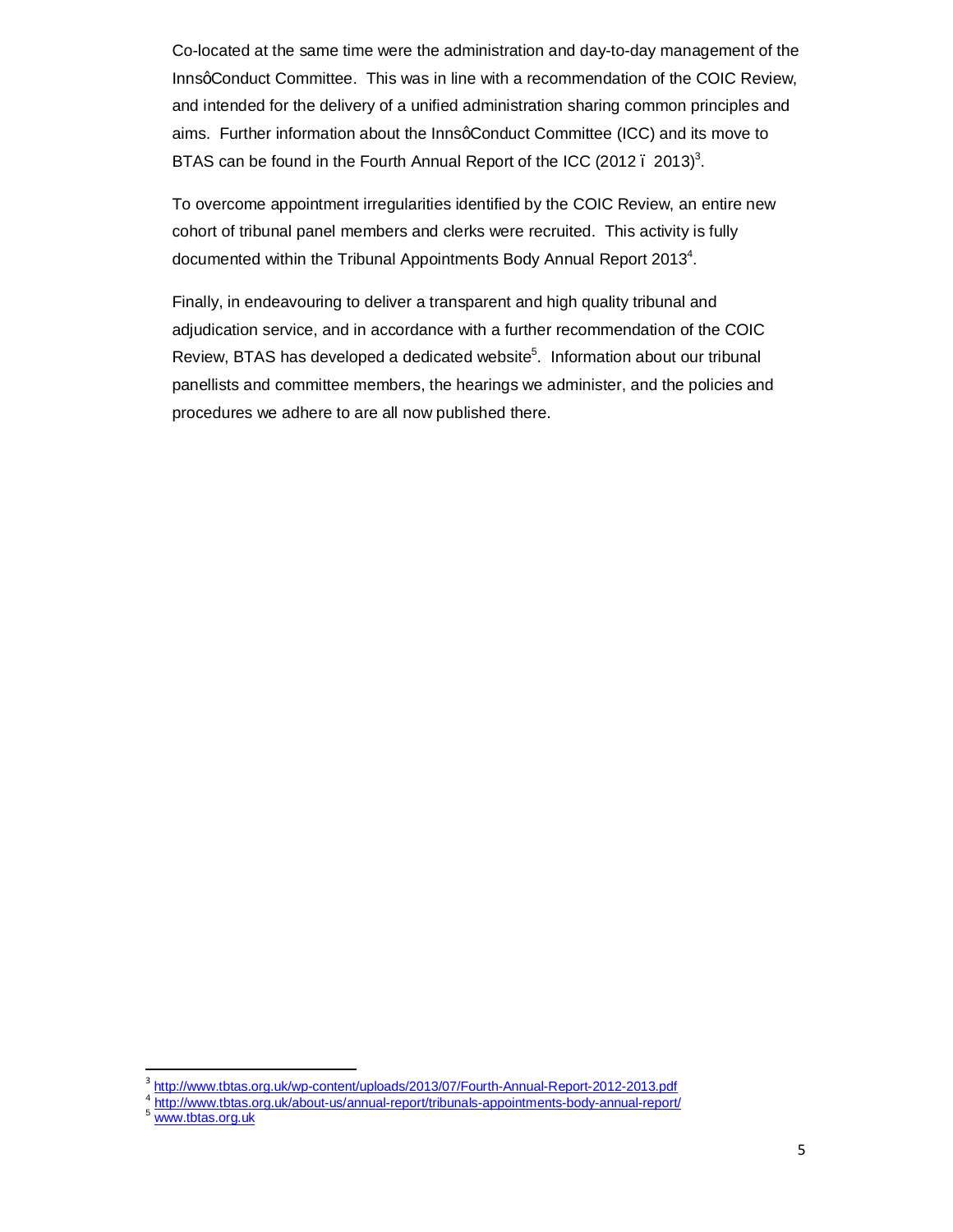# **Section 2 - Principles of the Bar Tribunals and Adjudication Service**

BTAS is now established as an independent service and does not seek to impose its principles on others. The following principles are therefore a statement of what BTAS believes to be important and desirable, and an indicator of how we will continue to evolve. They are designed to engender a culture of service and continuous improvement within our systems through self-assessment and appraisal, measurement, dialogue and change management.

In part, BTAS will also be subject to quantitative and qualitative standards and key performance indicators imposed under the auspices of a Service Agreement with the Bar Standards Board  $(BSB)^6$ . Other appropriate provisions for the performance management of those parts of BTAS not subject to the Service Agreement shall similarly be introduced during 2014.

It is therefore logical that there must be great synergy between our principles and the performance standards we measure ourselves against.

#### **Principle 1**

# **We will adopt the highest standards of administration. We will seek to learn from experience and continuously improve.**

The quality of the service delivered by BTAS will depend upon the behaviours and attitudes of those who work and serve within it. Good governance requires that they pursue high standards of organisational integrity.

The system we operate within is dynamic. That is to say that it must not only meet the highest standards of today, but must also be designed to learn from experience and improve over time. Our challenge has been to create a culture where feedback is welcomed and acted upon and where intelligence across the system is used to create a virtuous circle of learning and improvement.

 $<sup>6</sup>$  As a result of the Legal Services Act 2007, the Bar Standards Board has responsibility for disciplinary</sup> arrangements for barristers. From 2010-13 an informal Memorandum of Understanding (MoU) existed between COIC and the Bar Standards Board on disciplinary matters. The MoU was replaced on 23 October 2013 by a formal Service Agreement between COIC and the Bar Standards Board which relates to the services that BTAS now provides in relation to disciplinary tribunals.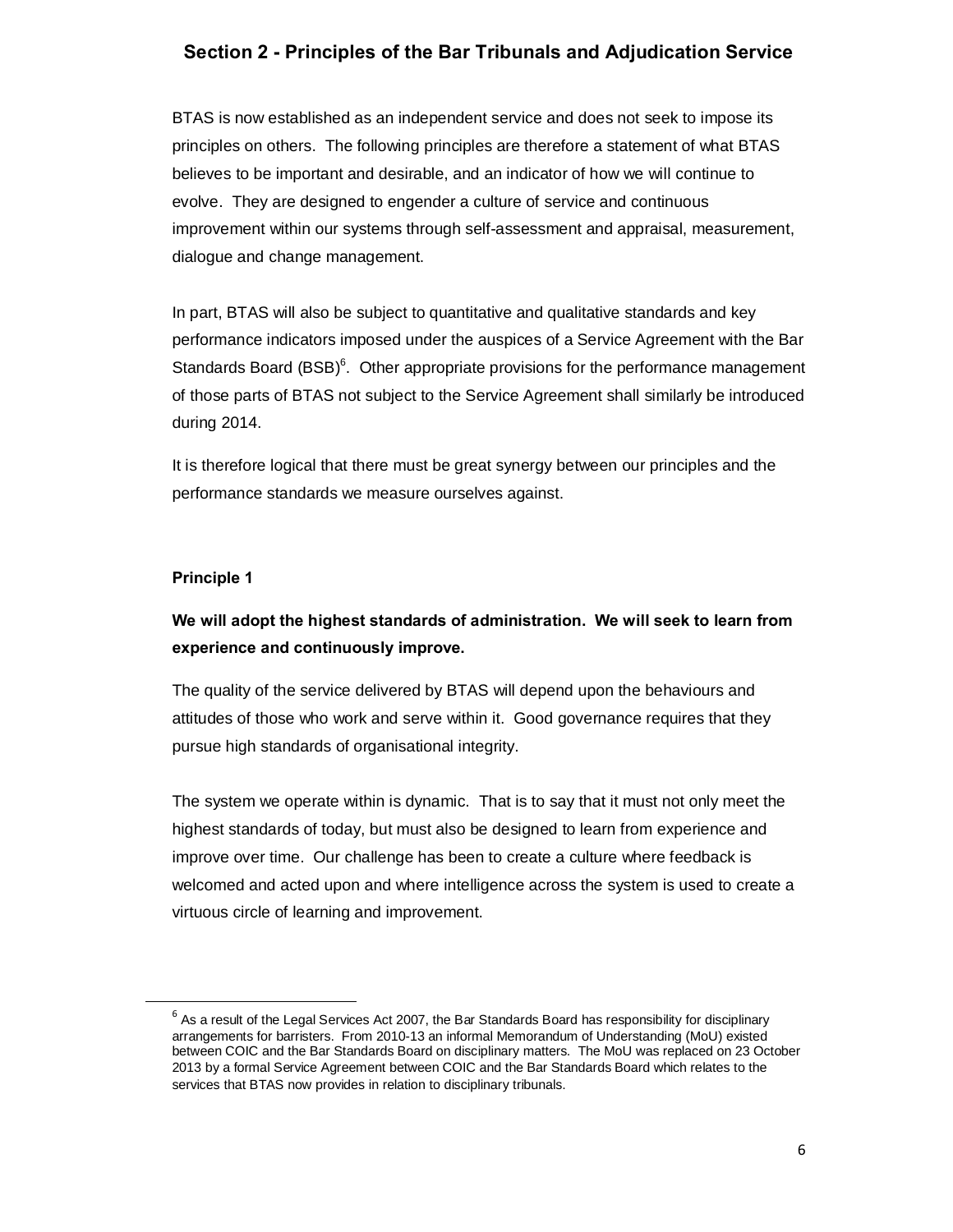It is likely that some of our decisions will be appealed. These will be dealt with elsewhere in the judicial system, being more expensive in both financial and human terms than they might otherwise have been. BTAS believes it has a moral responsibility to seek and learn from the outcomes of such cases and will proactively adapt its procedures, guidance or training where the outcomes show that this should happen.

#### **Principle 2**

# **We will work in a competent and professional manner. Our systems will be as simple to use as possible.**

People need to be provided with timely information and guidance on the progress of a case once referred to BTAS. We will follow the process appropriate to the case and use an active case management style so that the update information we provide is as accurate and as helpful as possible.

Clearly, individuals or organisations accessing our services must also help themselves and assist the process by providing information to BTAS when asked. A coherent and professional system is one where we will adopt standardisation through our operating procedures. This does not imply a rigid system; there is no contradiction in creating a system that is both flexible and responsive to our service users and consistent in its decisions.

A greater understanding of end-to-end processes by all and a concerted effort to improve everyone of experience of the service is essential. Ultimately this may require that amendments are sought to the Disciplinary Tribunal Regulations. Where we review our systems or procedures BTAS will ask service users about their experience and take account of their views.

#### **Principle 3**

**Our hearings will lead to well-reasoned, appropriate and timely outcomes. The approach of our decision-makers should be balanced and fair. The reasons for all decisions should be fully explained.**

Public trust in our tribunal and adjudication service depends upon our compliance with the Disciplinary Tribunal Regulations, Rules, and Bar Training Regulations, and on BTAS panelsg (Disciplinary Tribunal and Innsg Conduct Committee) ability to deliver decisions that are perceived as just. Our decision-makers must always act within their legal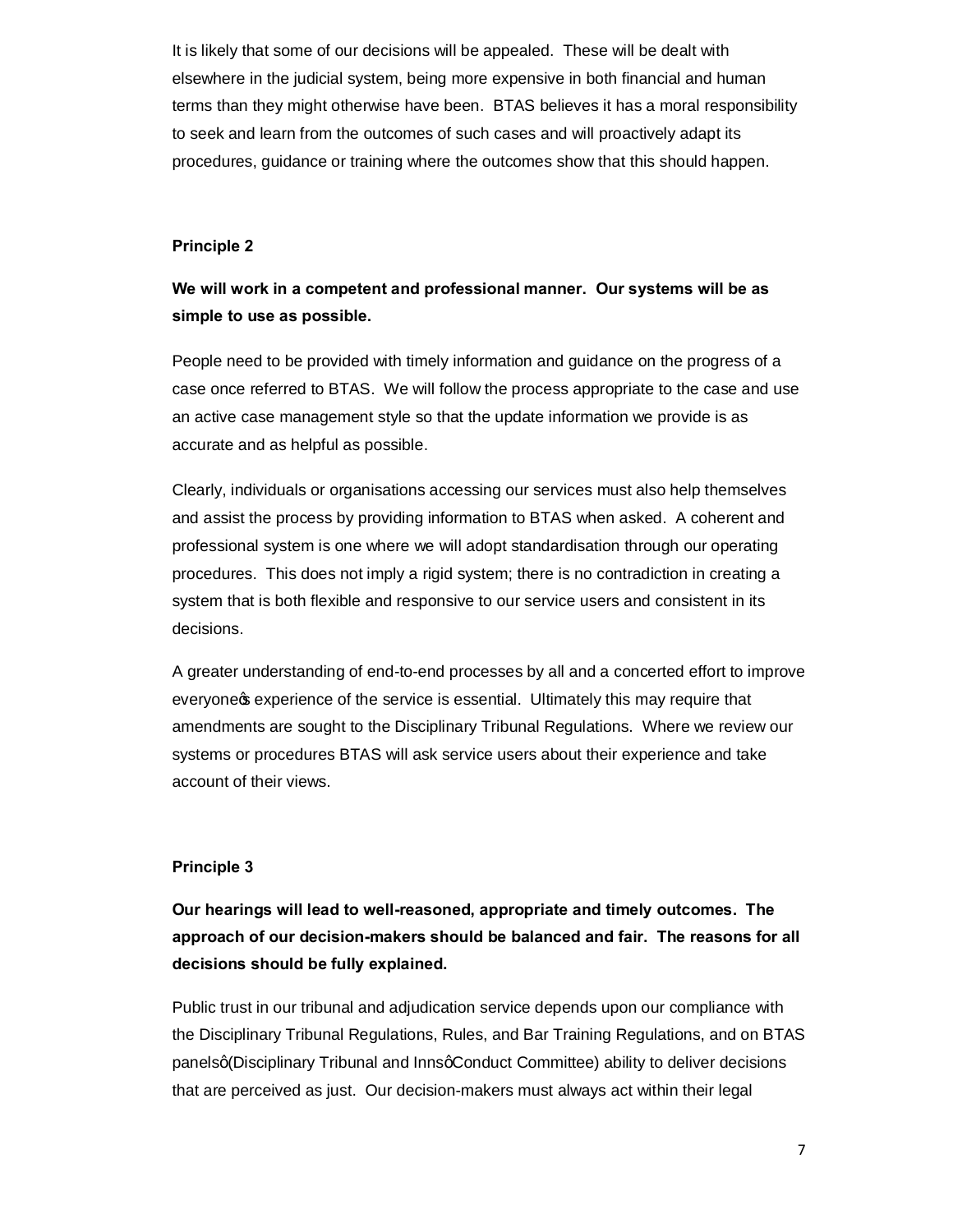powers and they must do so rationally and proportionately and without bias or creating the perception of bias. Equally, they must act without unlawful discrimination and with regards for peopleos individual rights. These are well-developed and well-understood concepts of law.

Our decision-makers will work to clear and published policies and guidelines so that our service users and the wider public can understand the criteria against which decisions are made. All decision-makers should provide sufficient reasons for their decisions; this applies equally to decisions made by our panels and those taken by our administrative staff. The integrity of decision-making also requires that decisions are made in such a way that they can be publicly explained while protecting the privacy or confidentiality of individuals who may have been involved.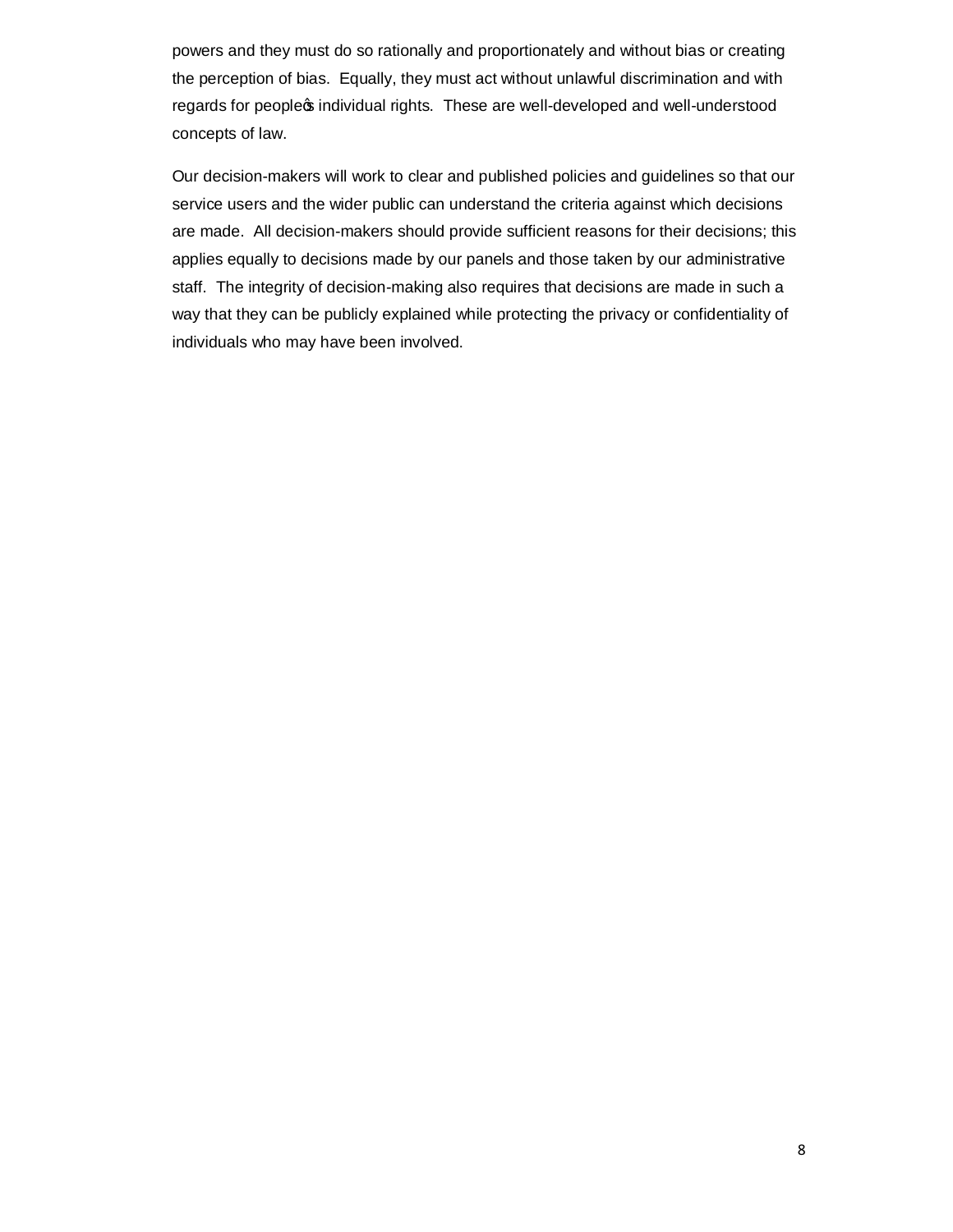### **Section 3 – The period of change-over**

BTAS has throughout 2013 continued to deliver the administration of the Disciplinary Tribunals whilst simultaneously working through the recommendations of the COIC Review and delivering the necessary change programme. Prior to moving to the Tribunal Suite (9, Grays Inn Square) in February 2013, disciplinary tribunal hearings were convened to sit at Quadrant Chambers, Fleet Street, London.

Similarly, prior to the appointment from mid-January 2013 of new panel members and clerks, those panel members whose terms had been extended by dint of a Special Resolution of COIC in July 2012 $^7$  continued to sit during the first few weeks of 2013. This cohort was drawn upon only to continue to sit and conclude any pre-January 2013 part-heard cases. By April 2013 all such hearings had been completed, and the 2012 Special Resolution (time-extended) panellists were formally stood down by the President of COIC.

#### **The Tribunal Suite**

The Tribunal Suite is located on the outer north-eastern peripheries of Grays Inn, which itself is the most northerly of the four Inns. The cost of developing the building, and suitably fitting out to provide modern tribunal facilities has been equally shared amongst the four Inns.

The two tribunal rooms have been fitted with digital recording facilities, fresh air ducting, air conditioning, window screening, and hearing induction loops. Additionally, there are three meeting rooms one of which is set aside for witnesses, plus two administrative offices. All rooms enjoy free WiFi. Parking, including disabled parking, is available in Grays Inn Square, and there are stairs and a lift to the Tribunal Suite. A virtual tour of the suite has been recorded (visual and audio) and is available via the BTAS website $^8$ .

An ergonomic study was conducted during the first six months in residence at the Tribunal Suite, to understand how the environment and equipment provided were being used. The intention of this study was to inform BTAS such that optimal use and maximum system performance might be achieved in the longer term.

The study was divided in to two parts; firstly an observation study of footfall and navigation (how individuals moved around the rooms or located and used the

 $<sup>7</sup>$  The President and COIC FURTHER RESOLVE that those barristers and lay representatives appointed by a</sup> letter of the President of COIC dated 30 July 2009 have their appointments renewed for a further 12 months, effective from 30 July 2012. (extract from the COIC Review 2012, page 19)

<sup>&</sup>lt;sup>8</sup> http://www.tbtas.org.uk/hearings/how-the-hearings-process-works/interactive-virtual-tribunal-rooms/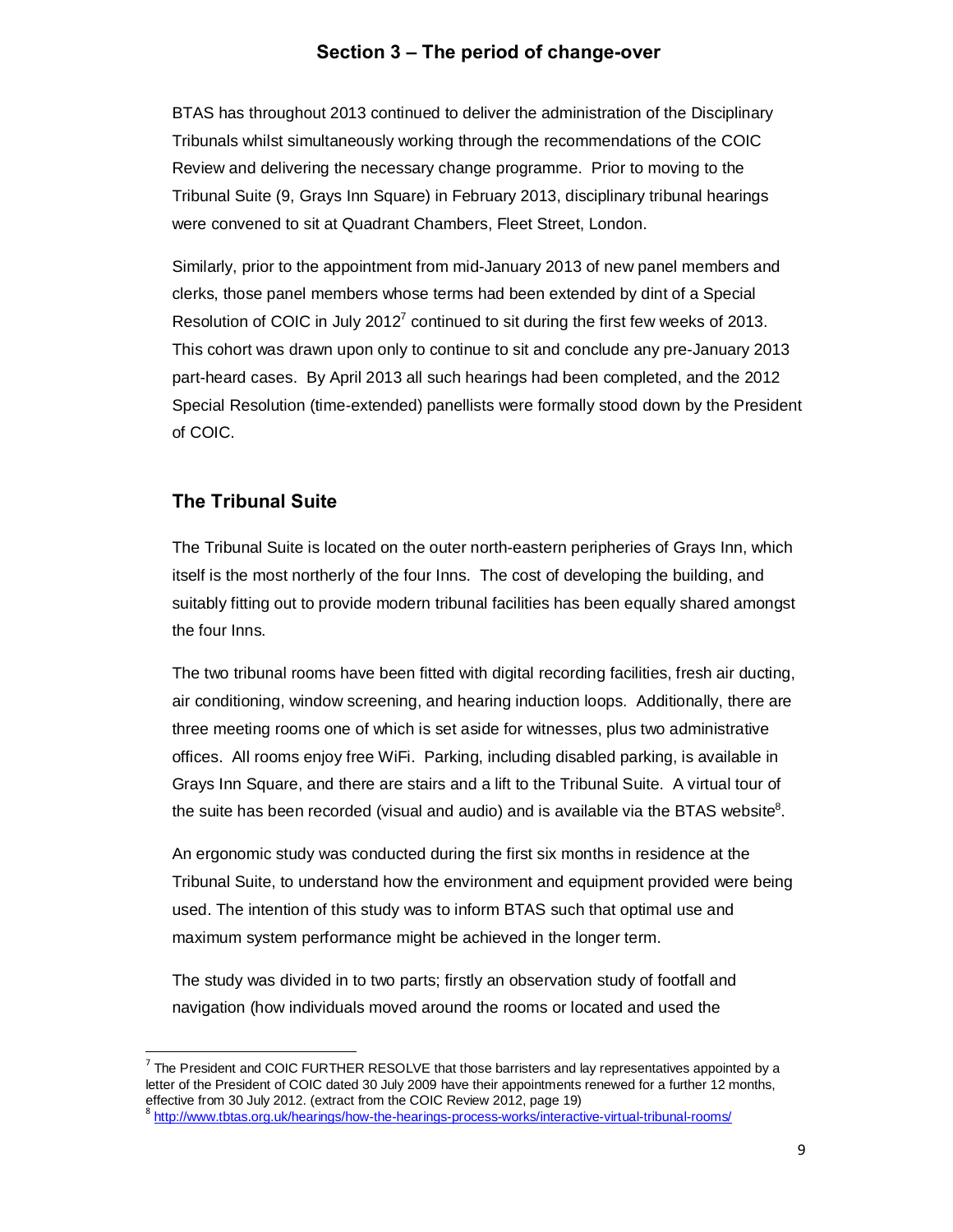equipment), and secondly a questionnaire (feedback on room layout, acoustics, equipment, general safety, and catering).

Some changes to the rooms (usage, layout or equipment provided) based upon the observation study were made, and the observation re-conducted to confirm that the change resulted in an improvement. For example, the space provided for the prosecution was insufficient, and an additional desk and two chairs were added in to Tribunal Room 1.

Having been required to provide space for a vulnerable witness and their carer / supporter, administrative staff accommodation was changed to provide a separate waiting room for witnesses. This provided a quiet environment, away from the main thoroughfare and with neighbouring bathroom facilities. Window blinds, pictures, hot and cold drink making facilities, and stationery and periodicals were included.

Conversely, other changes were not possible within the confines of the building. For example, a structural, weight-bearing pillar blocks some of the view of the clerk by the left winger in a 5-person panel. However, the clerk takes their instruction to act from the Chair of the panel, so whilst it is not ideal that one individual experiences reduced visibility, this has no impact upon the efficient clerking of a disciplinary tribunal.

Forty six completed questionnaires were received during a 10-week survey conducted during May – July 2013. Many respondents expressed complete satisfaction with the environment and equipment, for example -

*"Overall my observation is that the facilities are of an exceptionally high standard. Very modern and comfortable, formal but not oppressive. I was most impressed when I used them for the first time, especially the recording process."*

3 respondents (all panel members) spoke of the lack of space to move behind fellow panel members gchairs within Tribunal Room 1, and two respondents (prosecution & defence representatives) commented upon the weight of the chairs being heavy to move on the new carpet.

Of much greater concern, 65% of all respondents reported that they did not know how they should vacate the premises or where to collect should a fire alarm bell ring. This was despite posters placed upon each desk within the tribunal and retiring rooms. The clerks tried reading out the evacuation procedures at the start of each hearing but this was considered to be too invasive and time consuming. Instead, fire drills have taken place during hearings and the fire notice brought to every panel member of attention when they attend the Tribunal Suite for training purposes. BTAS staff have subsequently safely evacuated and secured the building without problem.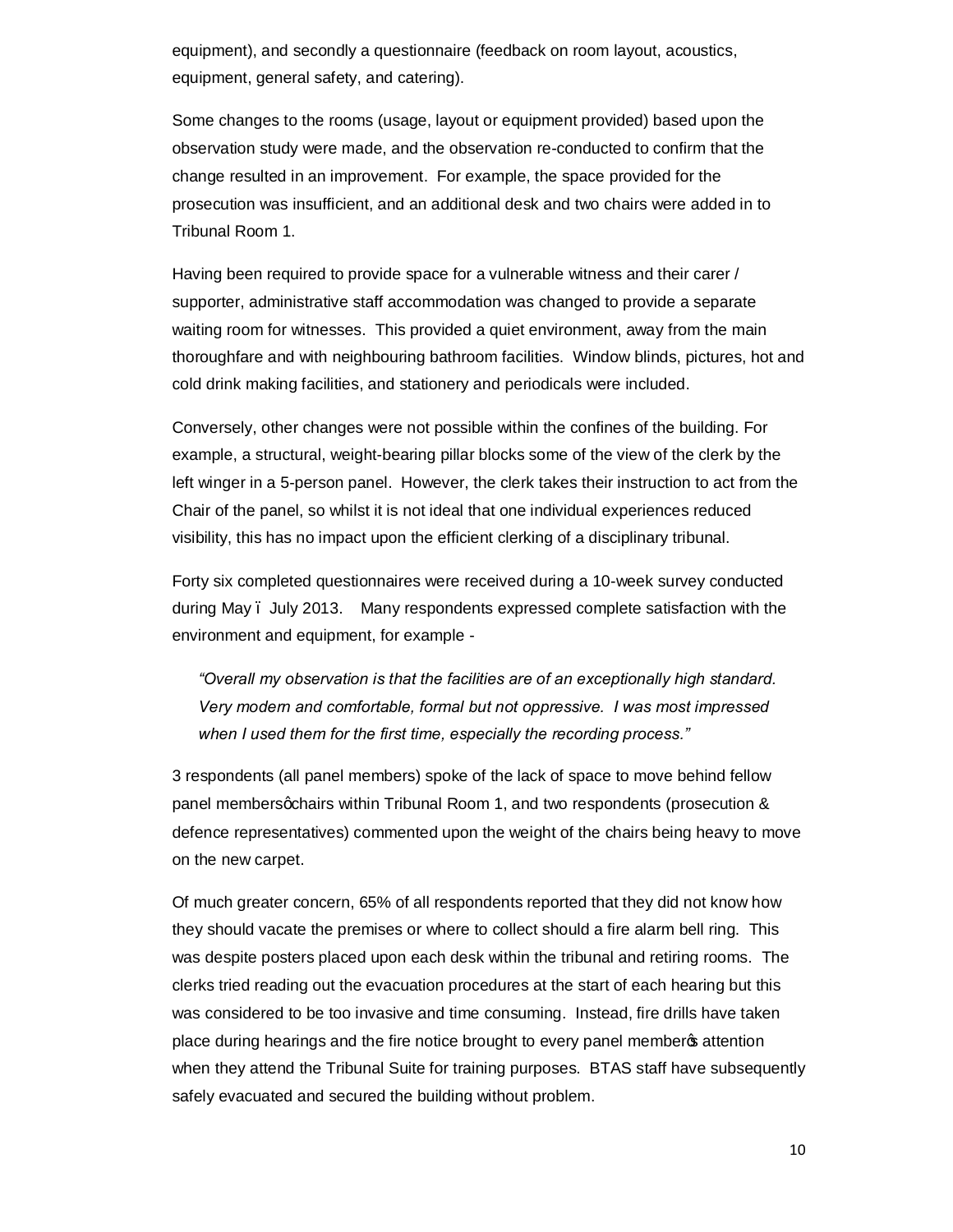# **Policies and procedures**

In working to meet its own defined principles (see Section 2) BTAS needed to have proper procedures and policies in place. BTAS has adopted an evidence-based approach to its policy making and has taken in to account a wide range of views. A full suite of policies (listed below) were developed during 2013. To ensure organisational transparency all policies, save one (\*) which contains confidential commercial and personnel information, are published on the BTAS website<sup>9</sup>.

Appointments Protocol 2013

Business Continuity & Disaster Recovery Policy \*

Data Retention, Storage & Disposal Policy

Disclosure Policy

Equality & Diversity Policy

Expenses Policy

Information Security Policy

Performance & Appraisal Policy

Publication Policy

Reasonable Adjustments Policy

Recruitment & Selection Policy

Service Complaints Policy

Vulnerable Witness Policy

Additionally, procedural guidance,<sup>10</sup> sentencing guidance<sup>10</sup>, and quarterly newsletters<sup>11</sup> to provide updates of case law or regulatory changes have been produced for all panel members and clerks, and are similarly published on the BTAS website.

<sup>&</sup>lt;sup>9</sup> http://www.tbtas.org.uk/policies-guidance-and-publications/policies/

<sup>10</sup> http://www.tbtas.org.uk/policies-guidance-and-publications/guidance/<br>10 http://www.tbtas.org.uk/policies-guidance-and-publications/newsletters/<br><sup>11</sup> http://www.tbtas.org.uk/policie<u>s-guidance-and-publications/newsletter</u>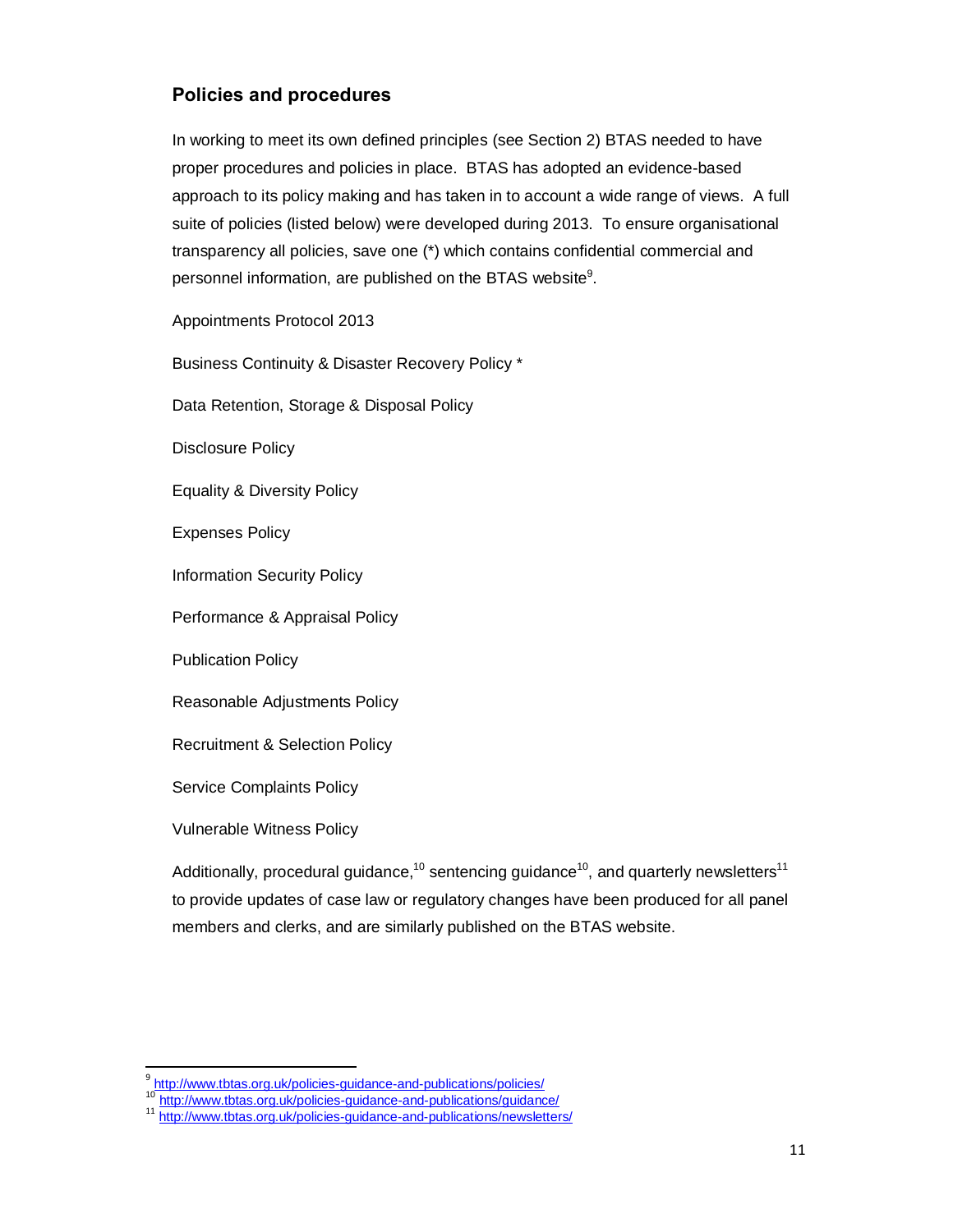# **Disciplinary panel members and clerks**

Before being formally appointed, and in accordance with the COIC Appointments Protocol<sup>12</sup>, the new apool of panel members, comprising lay persons, barristers, silks, and clerks were required to undertake mandatory induction training. Delivered in three parts, this training comprised an introduction to the information and guidance BTAS provides to all panel members to assist in properly undertaking their respective roles, observation of a disciplinary tribunal, and equality and diversity awareness training. The COIC Appointments Protocol also requires panel members to make an annual Declaration of Interests, for publication on the BTAS website<sup>13</sup>. Only on successful completion of all three parts of the training and receipt of the Declaration of Interests was each individual formally appointed by the President of COIC, Lord Justice Pitchford.

The pool comprises the following:

- · 30 barristers
- · 17 QCs
- 33 lay representatives
- 18 clerks

A detailed description of the recruitment and induction of the new panellist pool can be found in the 2013 Annual Report of the Tribunal Appointments Body<sup>14</sup>.

The cohort comprises a diverse range of backgrounds, allowing BTAS to convene diverse panels. Approximately 20% of the cohort is of BAME origin. There is an age range of  $24$   $\ldots$  60+ (38 members being aged 24-44, 41 aged 45  $\ldots$  59, & 19 of sixty years and over), of which lay members are 40% /60% male/female, barrister members are 65% /35% male/female, and QC members are 70% /30% male/female. Four members require adjustments to be made to the working environment or to the support and services provided by BTAS.

 <sup>12</sup> http://www.tbtas.org.uk/wp-content/uploads/2013/07/Appointments-Protocol-2013-x.pdf

<sup>13</sup> http://www.tbtas.org.uk/about-us/who-we-are/panel-members/

<sup>14</sup> http://www.tbtas.org.uk/wp-content/uploads/2013/07/First-Annual-Report-2012-2013.pdf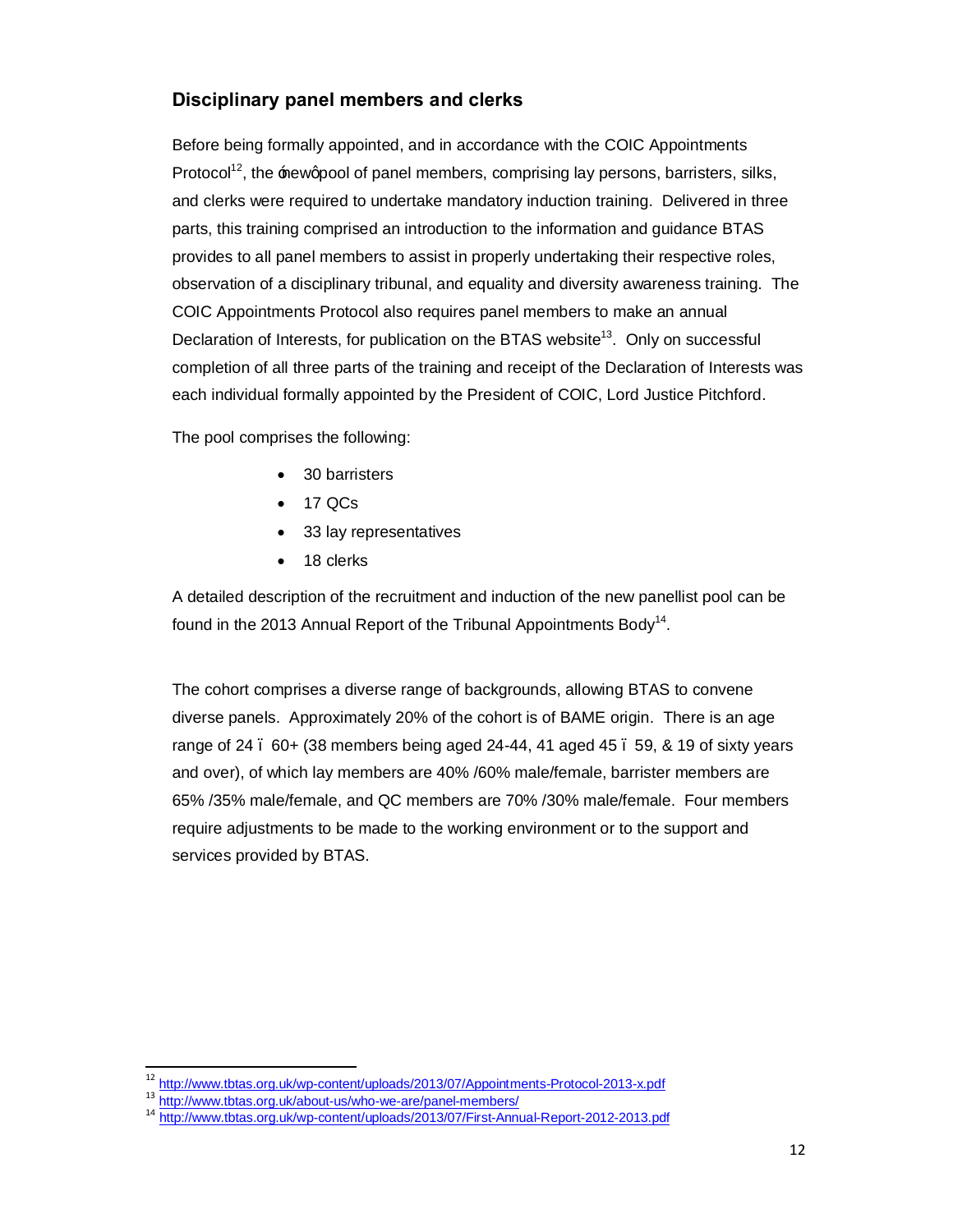#### **Databases & case management**

The review conducted and published in 2012 described administrative irregularities relating to the appointment of disciplinary tribunal panel members. Having appointed a new cohort, it was vital that such irregularities should not re-occur. Whilst the Appointments Protocol<sup>12</sup> contains provisions for eligibility to be appointed and remain appointed (Clauses 27 – 37), such responsibilities fall upon the individual panel members and clerks. The administrative burden falls upon BTAS. Contact management style databases of disciplinary tribunal members, clerks, InnsqConduct Committee members, and members of the Tribunal Appointments Body have been built. Broadly the databases are each designed with three parts:

- (i) Contact information, diversity information, date of appointment & length of term of office, date of declaration of interests, date of successful completion of mandatory training, date of appraisal;
- (ii) A record of each contact with a panel member (or others) to request availability to join a panel, whether the request was acceded to or not, and whether the individual actually sat on the case in question;
- (iii) A record of fees and/or expenses paid to a panel member per hearing or training session.

The databases are designed such that when a panel member (or others) enters the last year of their appointed term of office a visual colour change (based upon a traffic light system) occurs to their respective data entry. This visual warning alerts the administrator to proceed with caution, and prompts the Registrar to put appraisal or recruitment activity in place to assure the panellist (or others) does not become timeexpired.

A similar system has also been designed for case management purposes, to track the progress of each stage of a matter referred to BTAS (disciplinary tribunals and conduct committees). In time, a more sophisticated, purpose-built case management system will be required to replace the current system and to link the case related information and papers to the case stages.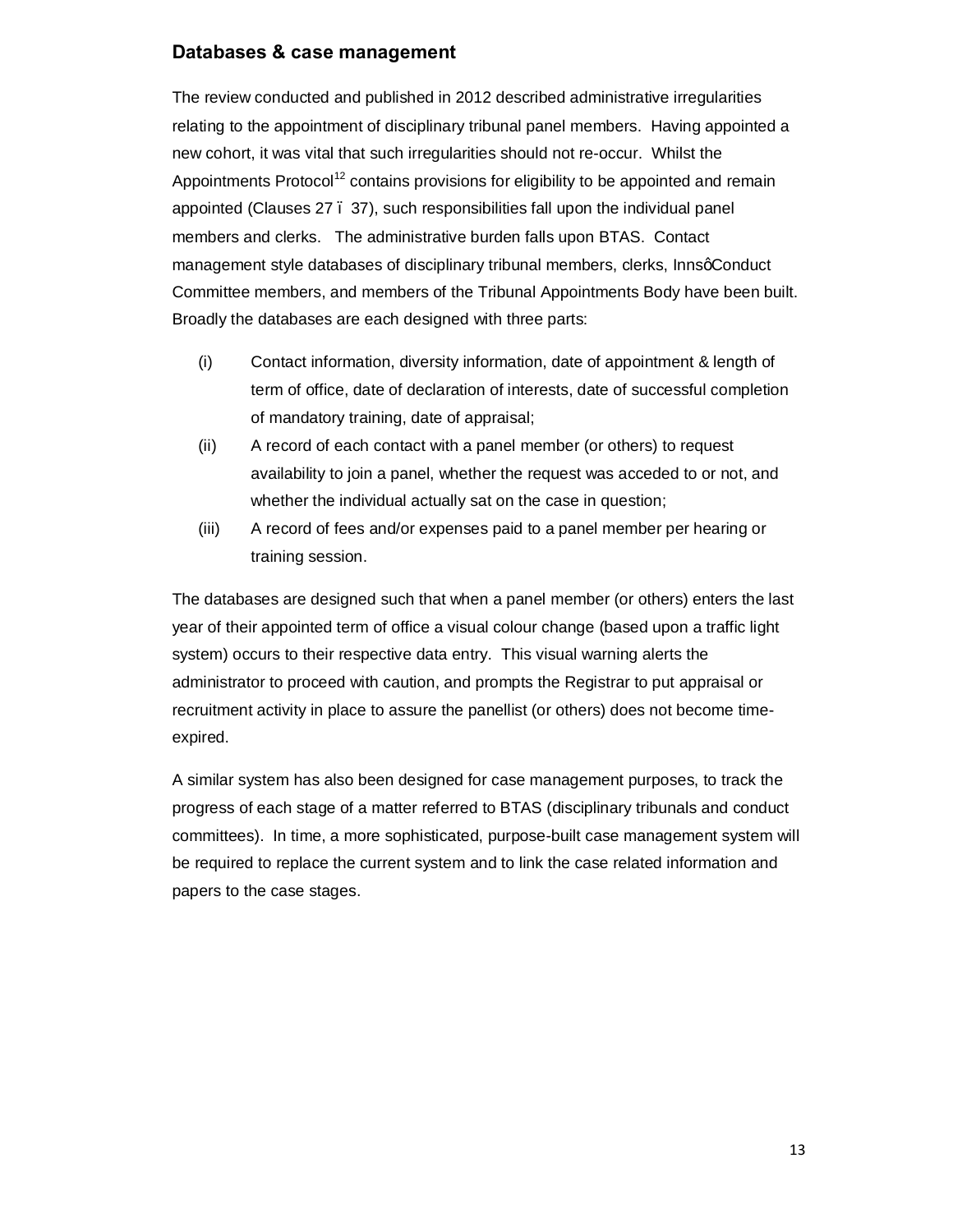#### **Section 4 - Disciplinary Tribunal hearings during 2013**

BTAS receives referrals for a disciplinary tribunal hearing (or other hearings e.g. Fitness to Practise, Appeals against warnings or fines) from the prosecuting regulator, the Bar Standards Board (BSB). To ensure BTAS receives all relevant information relating to the type of hearing, the defendant, the charges, the version of the Code of Conduct the charges are brought under, and the dates on which the matter was originally received by the BSB and subsequently considered by the BSB Professional Conduct Committee (PCC), a referral form has been introduced (Annex 1).

BTAS conducts a conflict check to assure itself that no panel members or clerks have declared any connection with the BSB or Bar Council (BC) on and between the dates of receipt of the original complaint and its subsequent consideration by the BSB PCC.

Having identified availability from amongst the panellist and clerk cohorts, the proposed membership of the appropriately sized tribunal panel (3 or 5 persons) is communicated to the President of COIC for his nomination and the issue of a Convening Order. This Convening Order lists the names of those panel members convened to sit on a disciplinary hearing and the clerk to those proceedings. It also includes details of the time and location of the hearing. On issue, the defendant barrister may raise an objection to one or more of the named individuals, specifying the grounds for such objection. Prior to the introduction of the referral form and the conflict check, four objections to panel members had been received, three on the basis of previous BSB or BC activity, and one due to the clerk being from the same chambers as the defendant barrister. Since its introduction only one objection has been received but this was not related to previous BSB or BC activity, rather that the defendant barrister was employed and the Disciplinary Tribunal Regulations (DTRs) contain provision for a panel to include an employed barrister. On the case in question, this information had been omitted by the BSB from the referral form. The objection was acceded to and an employed barrister was convened to the panel.

The subsequent process followed by BTAS is illustrated on the following page. Cases requiring Directions to be agreed and endorsed were forwarded to Directions Judges; defined in the Disciplinary Tribunal Regulations (DTR 9). In accordance with the DTRs, BTAS convened 3- or 5-person disciplinary panels or oral directions / review of directions / strike out applications hearings.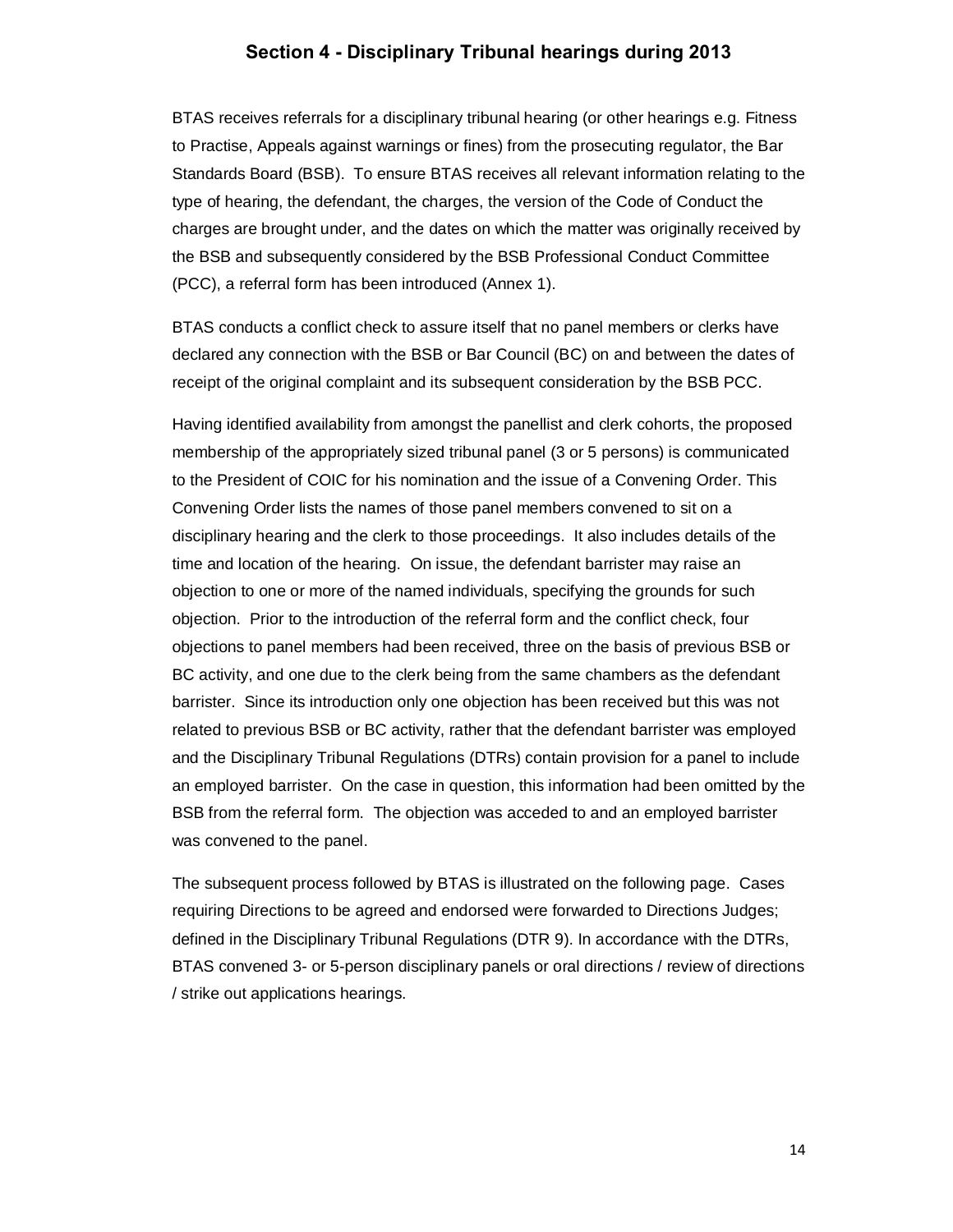# **Disciplinary Tribunals**

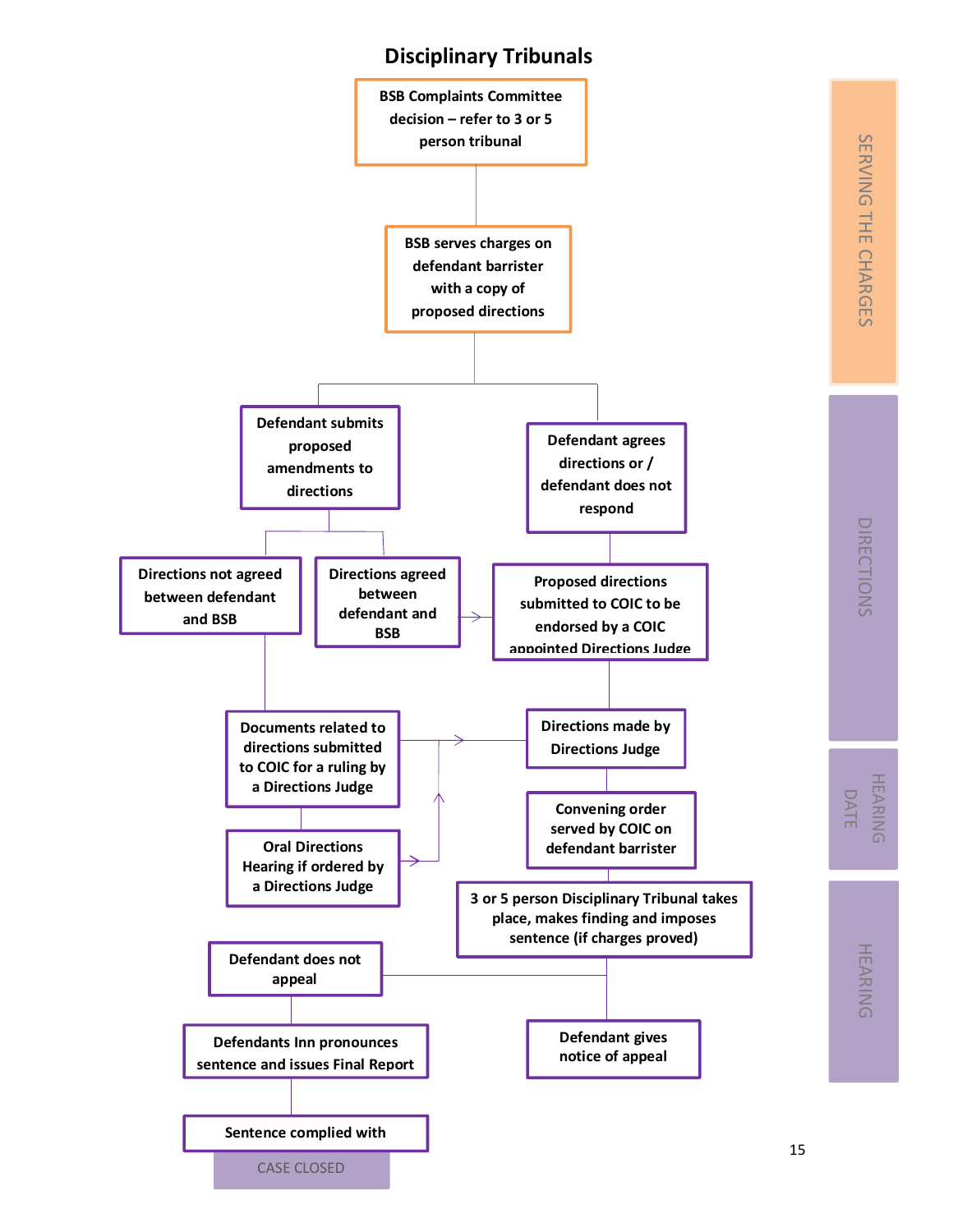During 2013 the number of cases referred to a Directions Judge is as follows:

| Reason                                          | Total |
|-------------------------------------------------|-------|
| For consideration and endorsement on the papers | 61    |
| Oral hearing requests                           |       |
| Requests from the BSB to dismiss the charge(s)  |       |
| Strike out application on the papers            |       |

The number of disciplinary tribunal hearings convened during 2013 is as follows:

| Type of hearing                          | Total |
|------------------------------------------|-------|
| 3-person Disciplinary Tribunal           | 35    |
| 5-person Disciplinary Tribunal           | 37    |
| Oral Directions / Strike out application |       |
| <b>Review of Directions</b>              |       |

All requests to BTAS for the required date(s) and time of hearings have been met throughout 2013, with only one exception during the long summer break when no QCs were available to sit on the specific date in question.

Three disciplinary tribunal hearings ran shorter than the time estimated provided at referral. Six cases ran longer, all of which adjourned part heard and required further dates for the hearing to be agreed. The longest hearing ran for 10 days.

#### **Reasonable adjustments**

BTAS has made a change to the disciplinary tribunal room or equipment, or to the services or support we provide so as to avoid any disadvantage to an individual attending a hearing. Such adjustments have included meeting dietary need (2 people), providing interpreter services (1 person), tele- and video-conferencing facilities (4 people), providing disabled parking space / payment for taxis (2 people).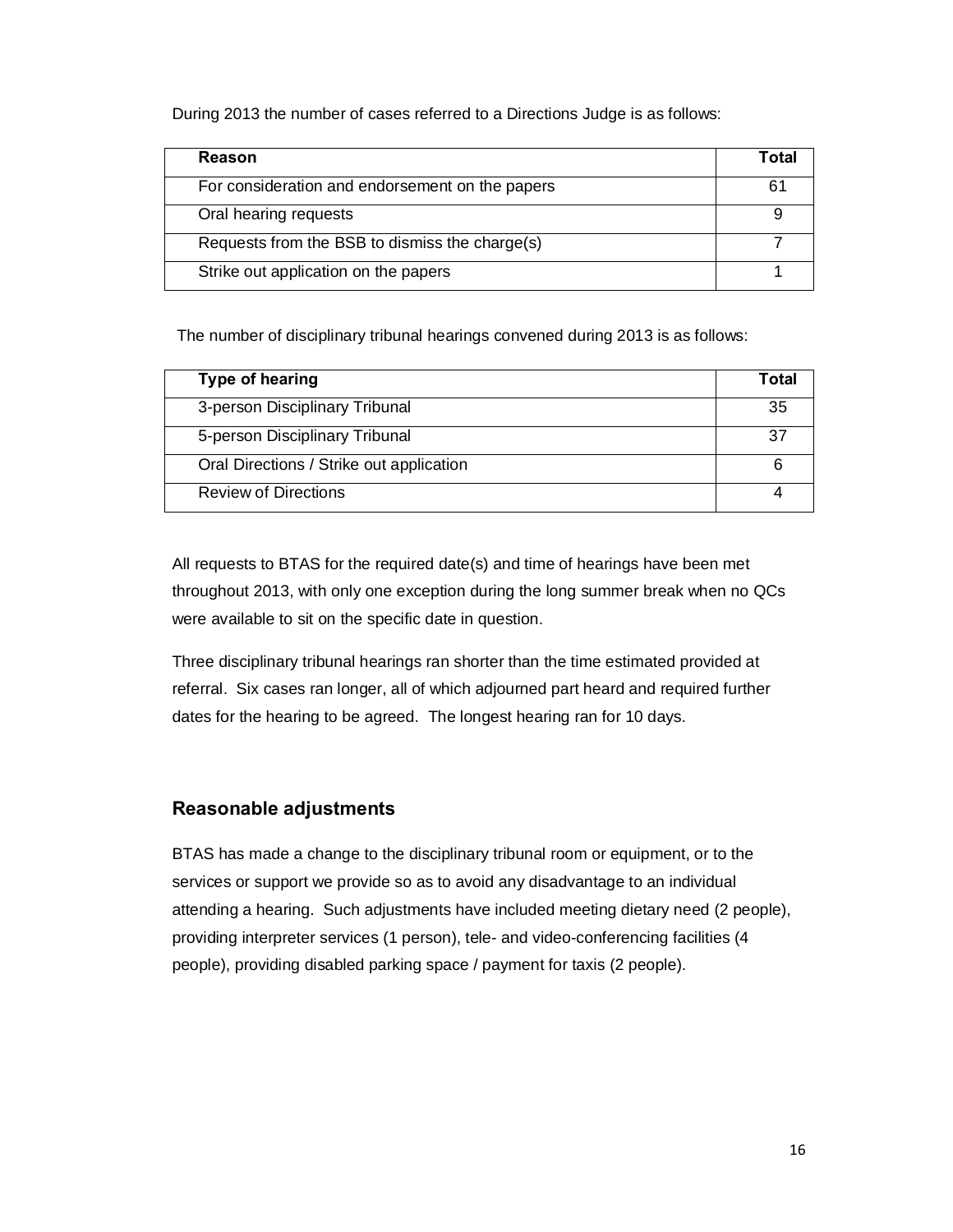# **Outcomes of the Disciplinary Tribunals in 2013**

The primary purpose of imposing sanctions is to protect the public. In deciding what sanctions (if any) to impose, the disciplinary tribunals must ensure that the sanctions are proportionate, weighing the interests of the public with those of the practitioner. Proportionality is not a static concept and will vary according to the nature of the breach and the background of the individual barrister.

Sanctions available to the disciplinary tribunal when professional misconduct is found are:

- · Disbarment (only available to a 5-person panel)
- Suspension from practice (a 3-person panel can suspend for up to 3 months; there is no limit on the period a 5-person panel can impose)
- · Prohibition (temporary or permanent) from accepting public access instructions
- Exclusion from providing representation funded by the Legal Aid Agency
- · A fine of up to £15,000 (for acts or omissions that took place on or after 31 March 2009) or £5,000 (for acts or omissions that took place prior to 31 March 2009)
- · Additional CPD requirements, including specific areas of law
- **Reprimand**
- Advice as to future conduct.

In the event that a 3-person panel considers that the case before it is complex enough to warrant sentencing by a 5-person panel, then the 3-person panel can refer the case to a 5-person panel.

If multiple charges are brought and found, the disciplinary tribunal is advised to impose a separate sanction for every charge proven. There is therefore no direct relationship between the number of disciplinary panel hearings and the number of sanctions (sentence) imposed.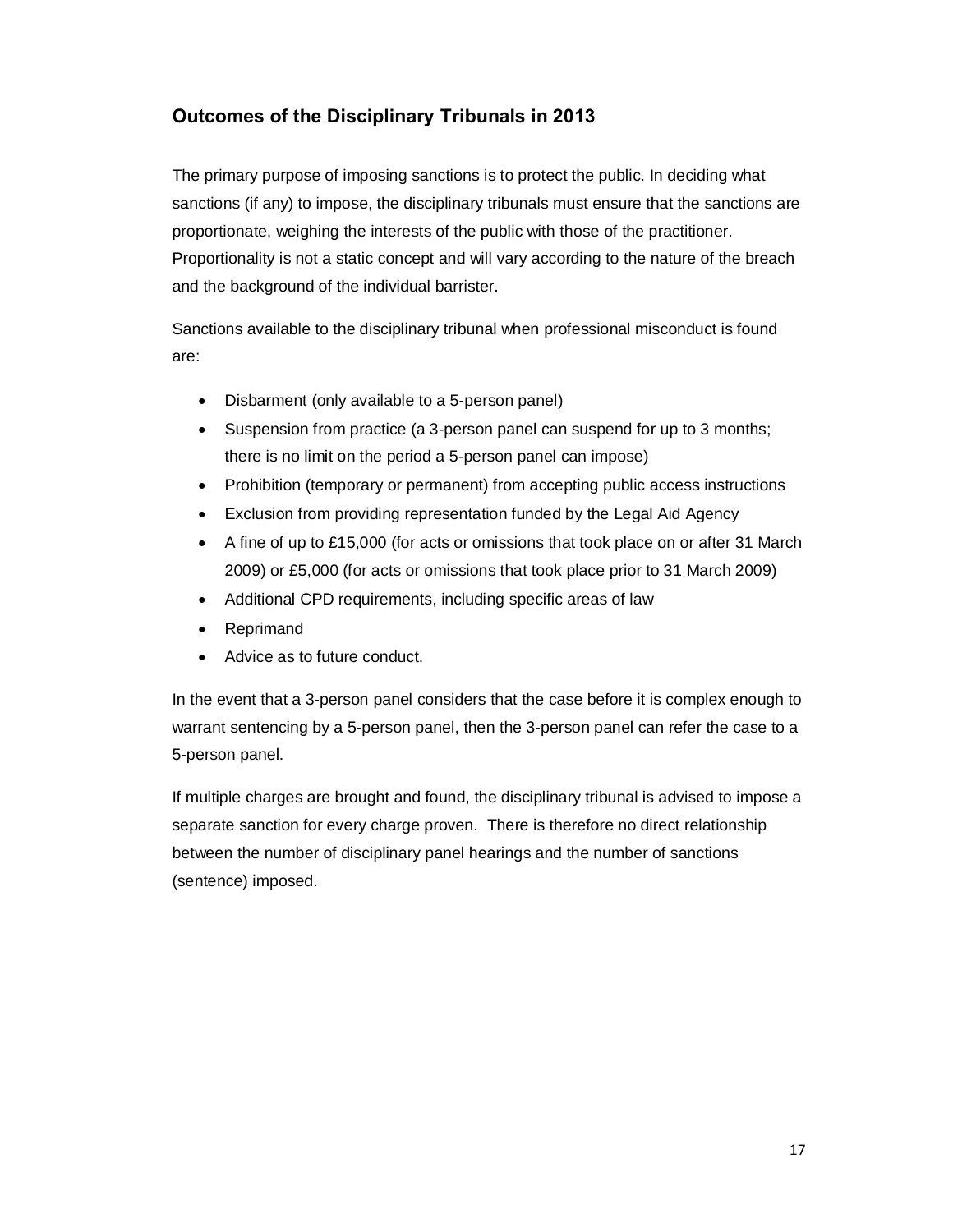# **Sanctions**

On the day of the various disciplinary tribunal hearings, the BSB offered no evidence in six cases during 2013; five cases before 3-person panels, and one case before a 5 person panel. No cases other than these were dismissed by the disciplinary tribunals during 2013.

| <b>Defendant barrister</b> | Date *<br>$3 - or 5 -$<br>person |                | Sanction(s)                  |
|----------------------------|----------------------------------|----------------|------------------------------|
|                            |                                  | panel          |                              |
| Wainwright                 | 7 January                        | 5              | Suspension & Fine            |
| Utley                      | 8 January                        | 5              | Advised as to future conduct |
| Walker                     | 18 January                       | 3              | No further action            |
| George                     | $31$ January                     | 3              | Fine                         |
| Mitchell                   | 31 January                       | $\overline{3}$ | Fine                         |
| <b>Barnes</b>              | 13 February                      | 3              | Reprimand                    |
| Rule                       | 13 February                      | 3              | Conditional suspension       |
| Pipi                       | 19 February                      | 5              | <b>Disbar</b>                |
| <b>Nelson</b>              | 25 February                      | 5              | Suspension                   |
| Boateng                    | 21 February                      | 5              | <b>Disbar</b>                |
| Kaihiva                    | 5 March                          | 5              | Suspension & Reprimand       |
| Murphy                     | 26 March                         | 3              | Fine                         |
| Pahlavanpour               | 10 April                         | 5              | Suspension & Fine            |
| Djabatey                   | 10 April                         | 5              | <b>Disbar</b>                |
| Minihan                    | 12 April                         | 3              | Reprimand & Fine             |
| Pavlou                     | $26$ April                       | 5              | Reprimand & Fine             |
| Raman                      | 29 April                         | 5              | <b>Disbar</b>                |
| Hoon                       | 30 April                         | 3              | Reprimand                    |
| <b>Brough</b>              | 30 April                         | 3              | <b>Reprimand &amp; Fine</b>  |
| Leadbetter                 | 9 May                            | 5              | Suspension                   |
| Edwards                    | 10 May                           | 3              | Reprimand & Fine             |
| Friesner                   | 13 May                           | 5              | Disbar                       |
| Joseph                     | $15$ May                         | 3              | Suspension                   |
| Richards                   | 23 May                           | 5              | Disbar                       |
| <b>McGuire</b>             | $23$ May                         | 5              | Suspension & Fine            |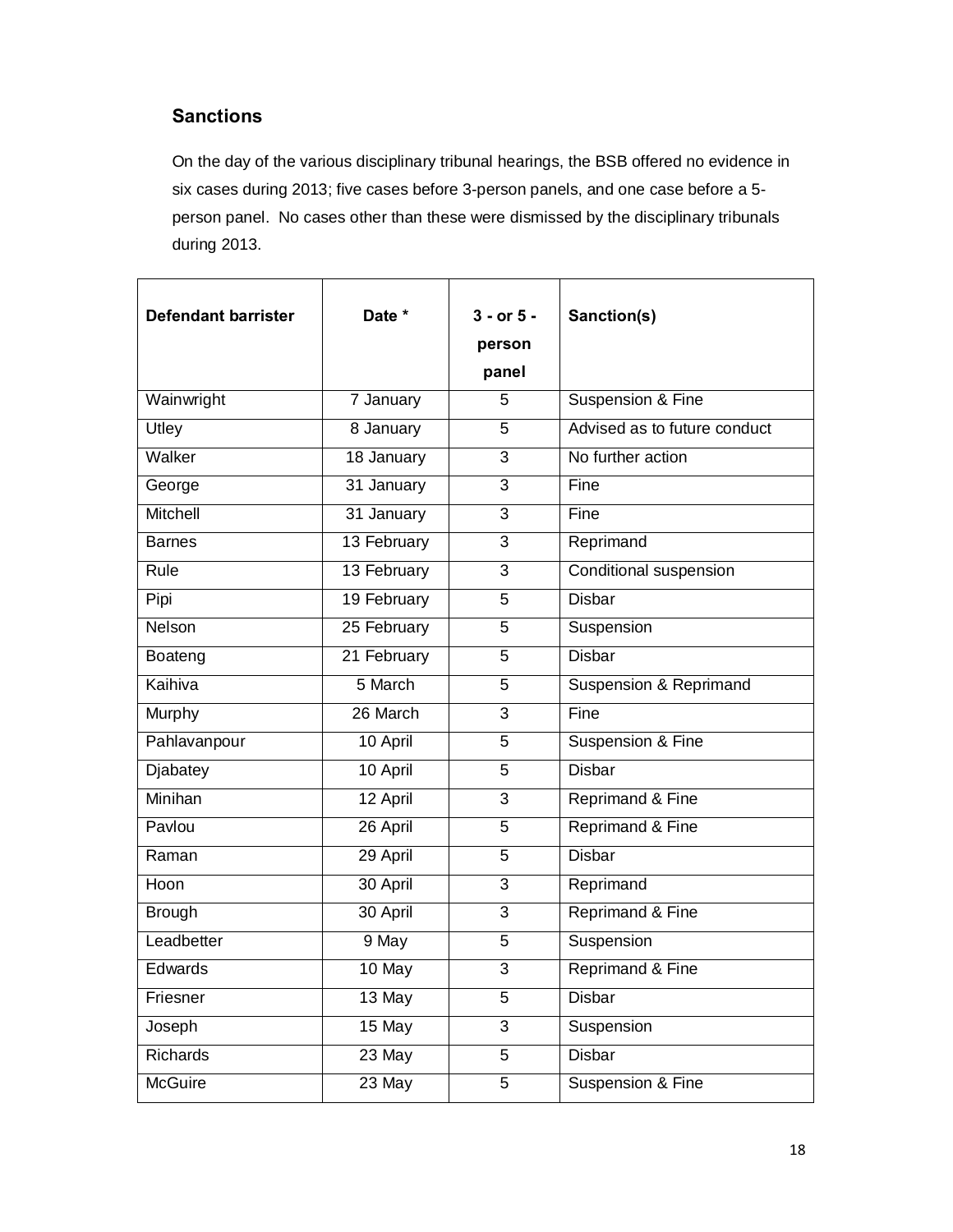| <b>Defendant barrister</b> | Date *<br>$3 - or 5 -$<br>person<br>panel |                | Sanction(s)                   |
|----------------------------|-------------------------------------------|----------------|-------------------------------|
| Edwards                    | 29 May                                    | 5              | Suspension & Fine             |
| Treharne                   | 30 May                                    | 3              | CPD & Fine                    |
| Targett-Parker             | 11 June                                   | 3              | Reprimand & Fine              |
| Latif                      | 14 June                                   | 5              | Suspension & Fine             |
| Osman                      | 14 June                                   | 5              | <b>Disbar</b>                 |
| Orme                       | 18 June                                   | 5              | No further action             |
| Smith                      | 21 June                                   | $\overline{3}$ | Reprimand & fine              |
| Onipede                    | 4 July                                    | 5              | Reprimand                     |
| Osborne                    | 12 July                                   | 3              | CPD (ethics), Advice &        |
|                            |                                           |                | Reprimand                     |
| Kaihiva                    | 16 July                                   | 3              | Fine                          |
| Grow                       | 18 July                                   | 5              | Reprimand & Fine              |
| <b>Beard</b>               | 22 July                                   | 5              | <b>Disbar</b>                 |
| Da Silva                   | 24 July                                   | $\overline{3}$ | Fine                          |
| Evans                      | 25 July                                   | 3              | Reprimand                     |
| <b>Bailey</b>              | 9 September                               | 5              | Suspension                    |
| <b>D</b> ocuza             | 10 September                              | 3              | Suspension                    |
| Chan                       | 11 September                              | 5              | <b>Disbar</b>                 |
| <b>Ng</b>                  | 11 September                              | 5              | <b>Disbar</b>                 |
| Okorji                     | 12 September                              | 3              | Advice                        |
| Craven                     | 2 September                               | 5              | Fine                          |
| Kent                       | 26 September                              | 3              | Fine                          |
| <b>O</b> Riordan           | 30 September                              | 5              | Disbar                        |
| Hourigan                   | 30 September                              | 5              | Conditional suspension & Fine |
| Occallaghan                | 3 October                                 | 3              | Referred to 5-person for      |
|                            |                                           |                | sentencing                    |
| Riaz                       | 7 October                                 | 5              | <b>Disbar</b>                 |
| Polaine                    | 11 October                                | 5              | Suspension                    |
| <b>McGuire</b>             | 14 October                                | 5              | Suspension                    |
| Babajee                    | 18 October                                | $\overline{3}$ | Fine                          |
| Stafford-Michael           | 18 October                                | $\overline{3}$ | Fine                          |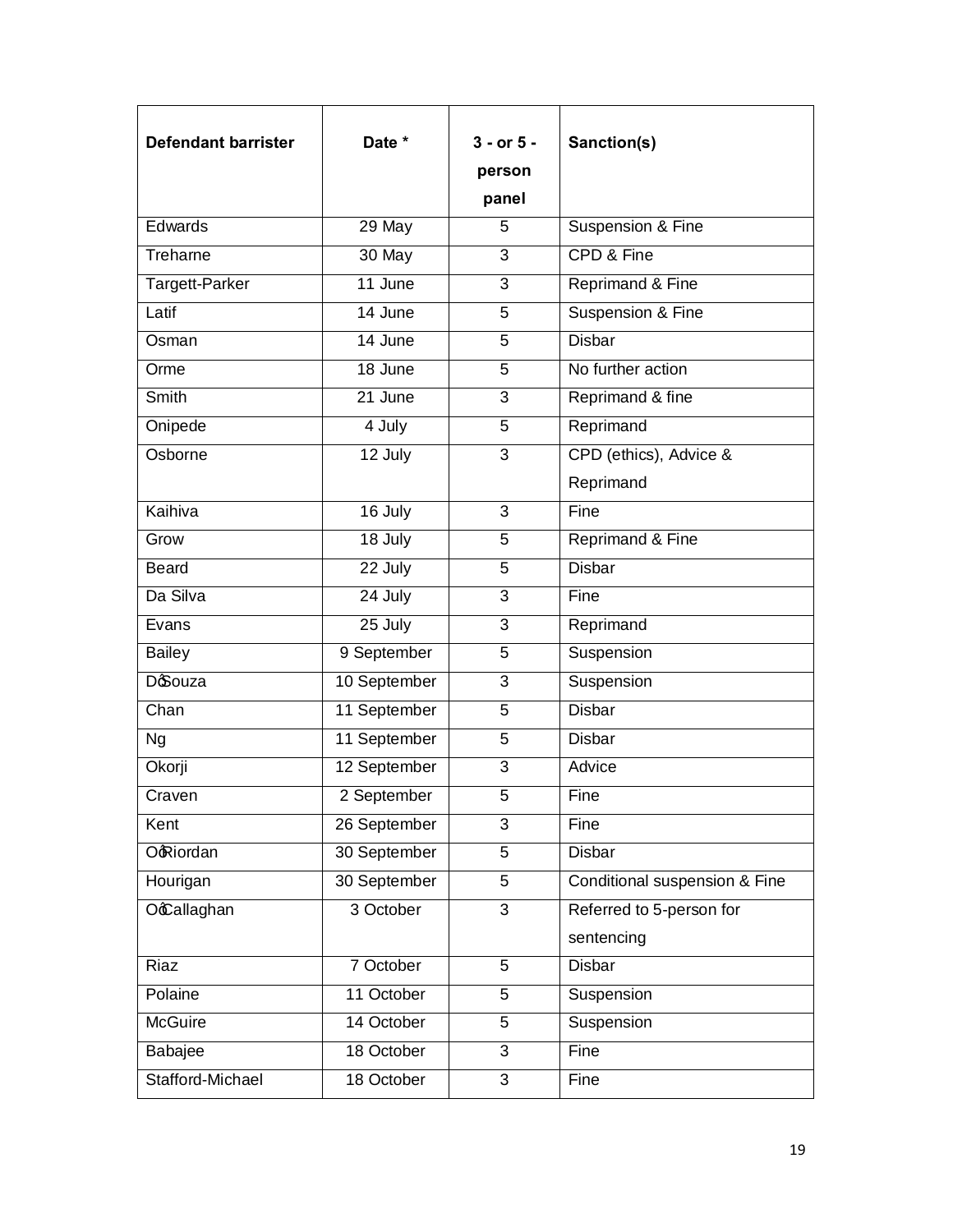| <b>Defendant barrister</b> | Date *                                       | $3 - or 5 -$<br>person<br>panel | Sanction(s)       |
|----------------------------|----------------------------------------------|---------------------------------|-------------------|
| McNaught                   | 24 October                                   | 5                               | <b>Disbar</b>     |
| <b>McNicholas</b>          | 4 November                                   | 3                               | Reprimand         |
| Khatoon                    | 11 November                                  | 3                               | Reprimand         |
| Occallaghan                | 12 November                                  | 5                               | <b>Disbar</b>     |
| Tan                        | 12 November                                  | 5                               | <b>Disbar</b>     |
| Pidcock                    | 9 December                                   | 3                               | Fine              |
| <b>D</b> ouza              | 18 December                                  | 5                               | Suspension        |
| Herrity                    | Part heard 2013<br>& completed 16<br>January | 3                               | Suspension & Fine |
| <b>Davies</b>              | Part heard 2013<br>& completed 22<br>January | $\overline{3}$                  | Fine              |
| German                     | Part heard 2013<br>& completed 27<br>January | 3                               | Fine              |
| Leathley                   | Adjourned 1<br>October till 2014             | $\overline{5}$                  |                   |
| Syed                       | Adjourned 15<br>October till 2014            | $\overline{3}$                  |                   |

\* *Date refers to the date of the hearing or the final date of the hearing when a hearing ran for more than one day*

Further information about the charges, findings and sentences of disciplinary tribunal hearings since mid-February 2013 can be found on the BTAS website<sup>15</sup> (this is the date when the website went live). Findings and sentences imposed prior to this date can be found on the BSB website<sup>16</sup>.

<sup>&</sup>lt;sup>15</sup>http://www.tbtas.org.uk/hearings/findings-and-sentences-of-past-hearings/<br><sup>16</sup> https://www.barstandardsboard.org.uk/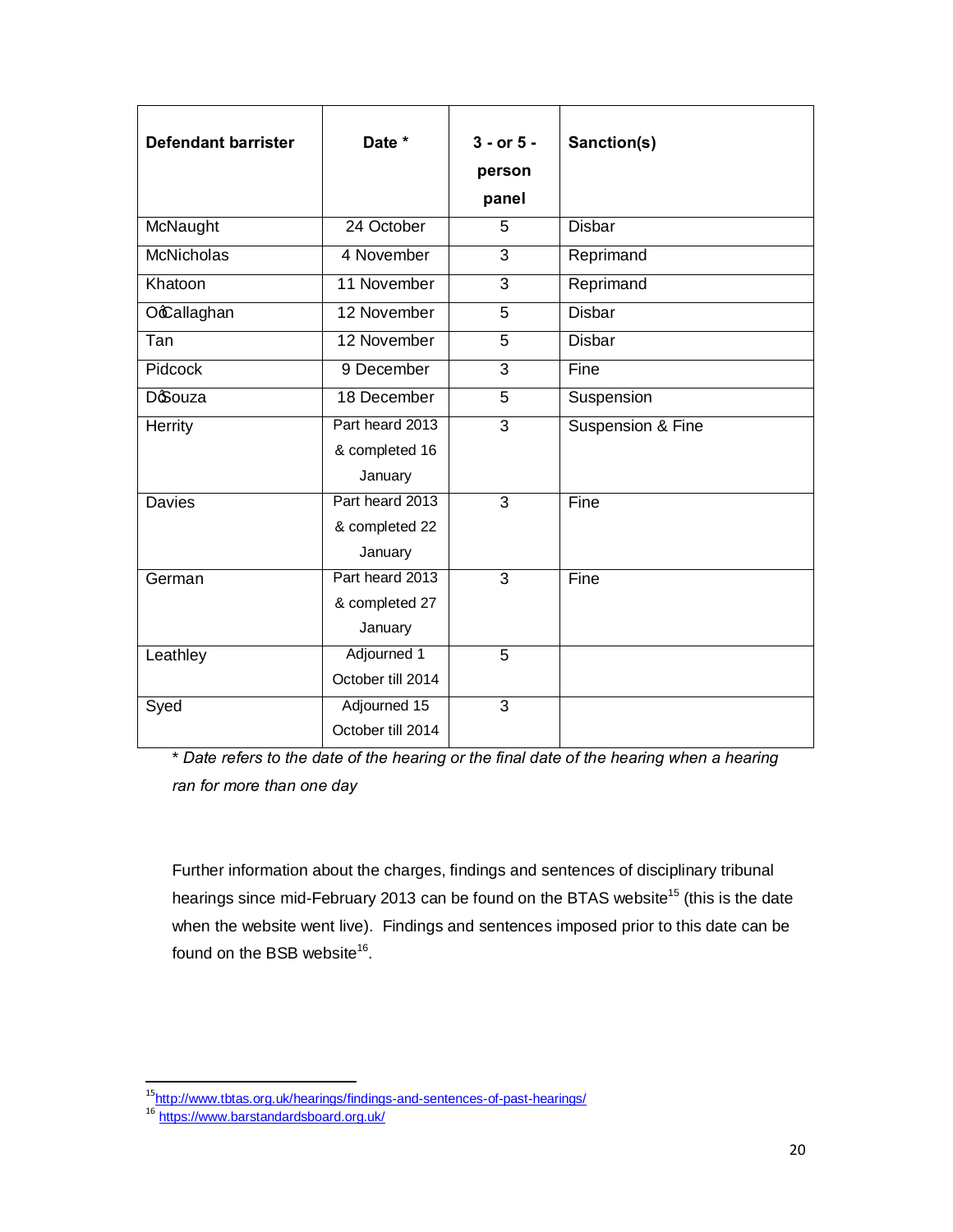

The Inn of the defendant barristers sentenced by a 3-person tribunal:

The Inn of the defendant barristers sentenced by a 5-person tribunal:

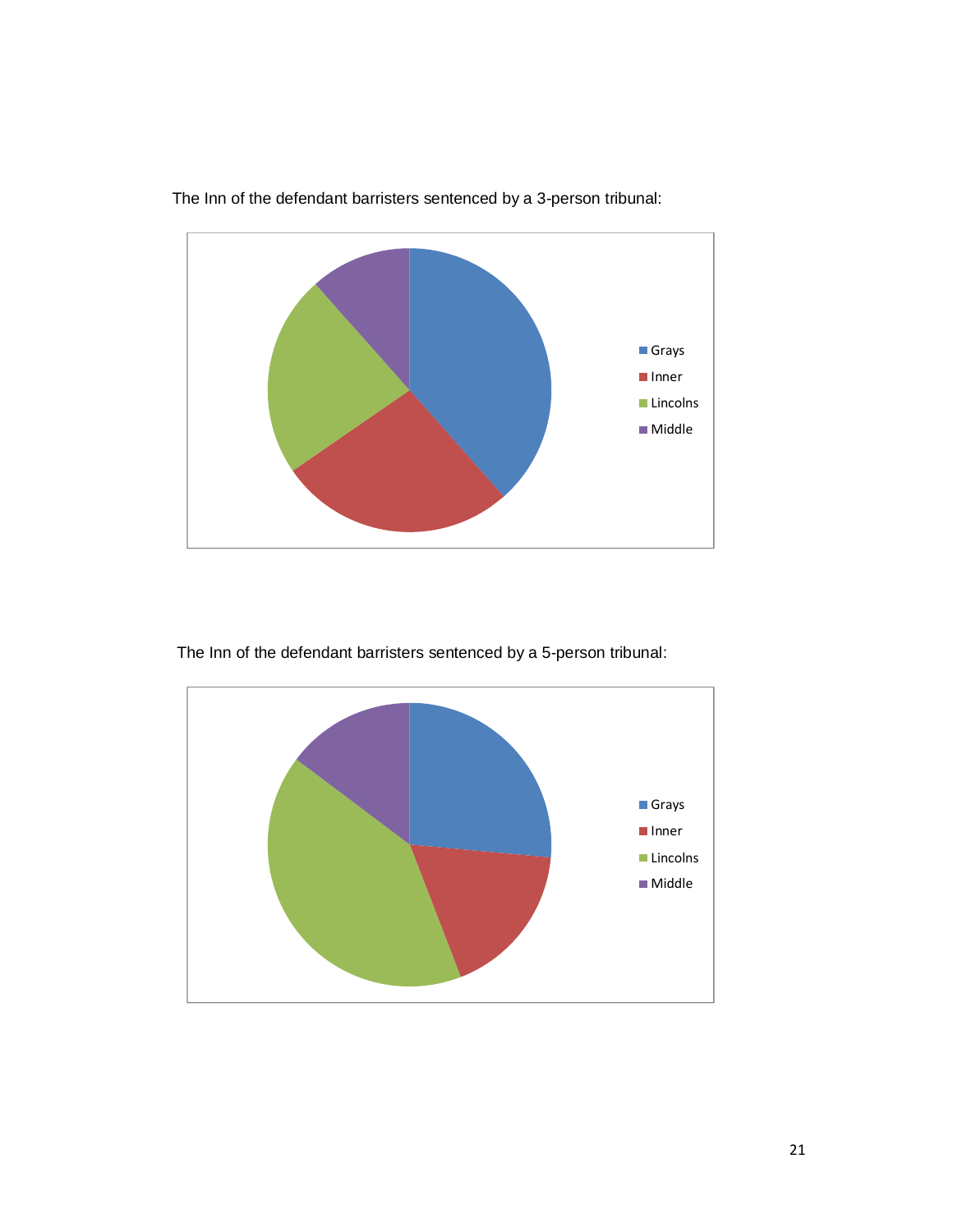# **Appeals**

The Disciplinary Tribunal Regulations contain provision for the defendant barrister to appeal against the finding of the disciplinal tribunal or the sentence handed down. During 2013 the following grounds for appeal were lodged:

|                         | Appeal       | Appeal       | Appeal       | Appeal       | Appeal    | Appeal       | Ongoing |
|-------------------------|--------------|--------------|--------------|--------------|-----------|--------------|---------|
|                         | against      | against      | against      | upheld       | dismissed | upheld in    |         |
|                         | finding      | sentence     | costs        |              |           | part         |         |
| 1                       |              | ✓            |              |              |           | ✓            |         |
| $\overline{2}$          | $\checkmark$ | $\checkmark$ |              | $\checkmark$ |           |              |         |
| $\mathbf{3}$            | ✓            | ✓            |              | $\checkmark$ |           |              |         |
| $\overline{\mathbf{4}}$ | ✓            | ✓            |              |              | ✓         |              |         |
| $\overline{5}$          | ✓            | ✓            |              |              | ✓         |              |         |
| $\overline{6}$          | ✓            | ✓            |              |              | ✓         |              |         |
| $\overline{7}$          |              | ✓            | $\checkmark$ |              | ✓         |              |         |
| 8                       | $\checkmark$ |              | $\checkmark$ | $\checkmark$ |           |              |         |
| $\boldsymbol{9}$        | ✓            | ✓            | ✓            |              |           | ✓            |         |
| 10                      |              |              | $\checkmark$ |              |           | $\checkmark$ |         |
| 11                      | ✓            | ✓            |              |              |           | $\checkmark$ |         |
| 12                      | ✓            |              |              |              |           |              | ✓       |

Please note, this table does not include those cases of appeal or application for Judicial Review which relate to the administrative irregularities described by the review of the disciplinary tribunals in 2012.

#### **Other hearings**

Besides disciplinary tribunals, BTAS panel members and clerks are also convened to sit as Appeal Panels (appeals against administrative sanctions imposed by the BSB Professional Conduct Committee), and as Fitness to Practise Panels (dealing with possible impairment due to health matters and whether this poses a risk to the public).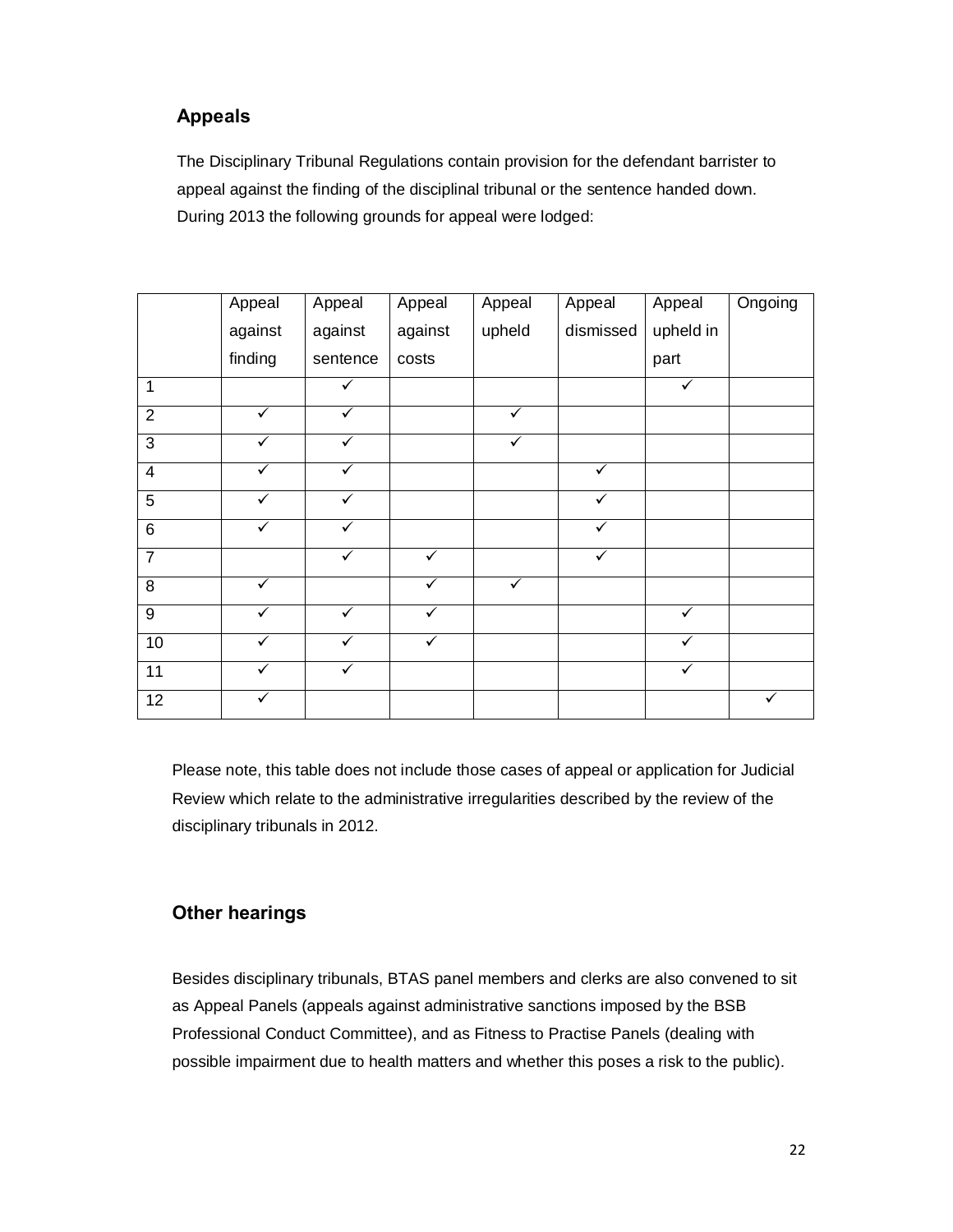Two cases were referred by the BSB for Fitness to Practise (FtP) hearings, and following a preliminary hearing and the medical examiners reports, the barristers in both cases were deemed to be fit to practise.

12 appeals against Warnings and Fines were heard by a 3-person Appeal Panel. Of these 4 were upheld, 5 dismissed and 1 varied from the original administrative sanction. The BSB withdrew from one case, and one case was adjourned until 2014.

One further hearing took place in consideration of costs awarded against the BSB.

#### **Panellist members & clerks – availability and eligibility**

The demand upon the appointed panellist members necessitated by all of the hearings referred to above equates to 238 occasions when panellists (excluding judicial chairs) were required to be available to BTAS. If this demand were to be equally spread amongst our entire barrister and lay member cohort, each individual would have sat on 3.2 panels during 2013. In reality, panel members sat on a range of panels of between 0 – 8 hearings. Whilst BTAS has recruited a sufficiently large pool of panellists from which to draw and ensure the diversity and mix (such that no one group of panellists is repeatedly convened), BTAS has nevertheless experienced some difficulty due to poor availability of some. The same issue is also true for clerks. Further information is provided at Annex 2.

To remain eligible the Appointments Protocol 2013 requires (at Clause 29) that individual panel members and clerks make themselves available for service on the Disciplinary Tribunals, and that they be committed to the continuing demonstration of the competencies required for effective performance. This is described as undertaking training and participating in the appraisal process.

Concerns regarding lack of or poor availability to sit will be taken up with the relevant panellists during their appraisals which will take place during 2014. Failure to attend training will similarly be taken up. Where such training is notified by BTAS as mandatory to remain eligible (for example Sentencing Guidance training), a failure to complete renders the individual temporarily ineligible to continue.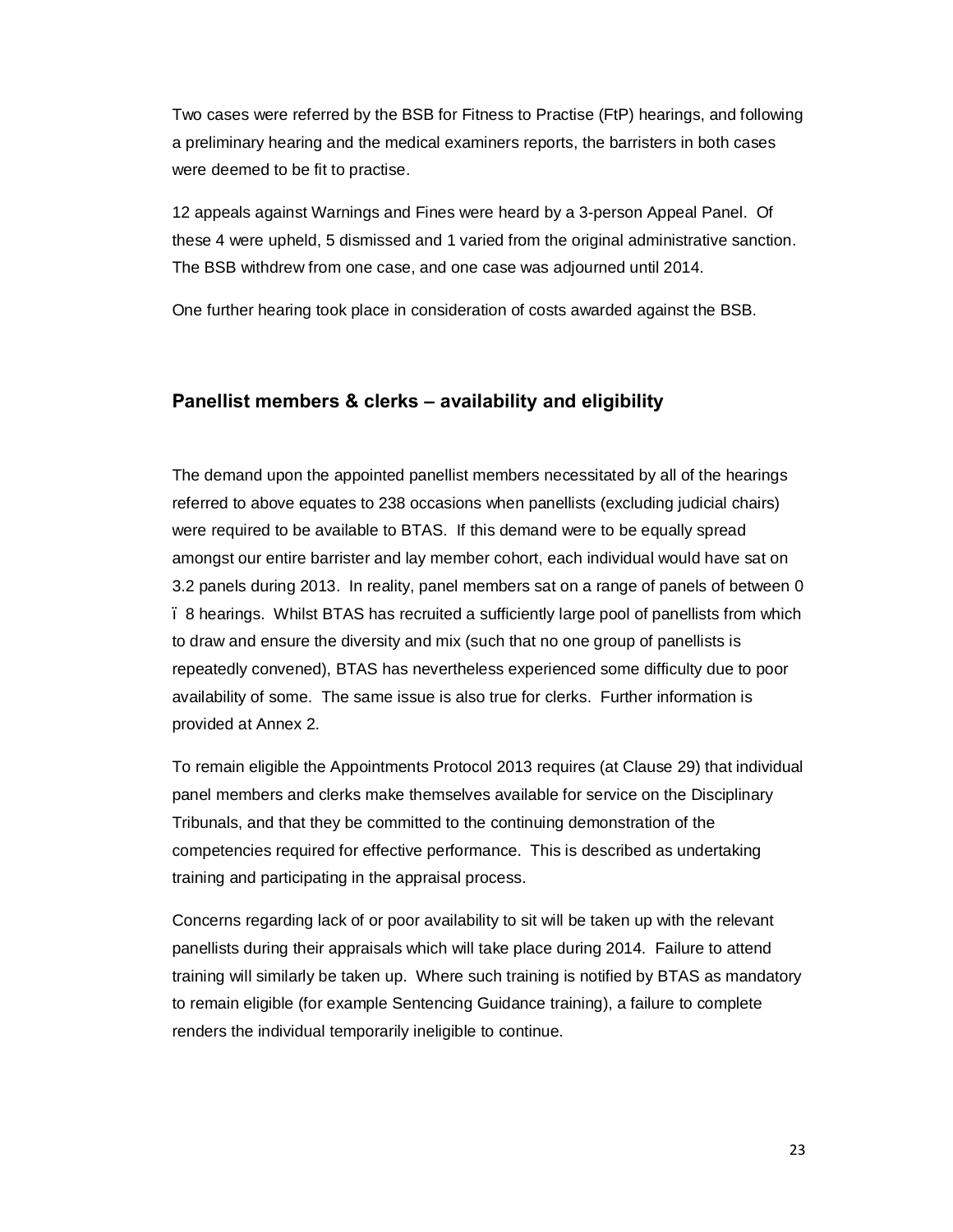# **Panellist members & clerks – fees and expenses**

All information relating to fees and the reimbursement of travel and subsistence expenses can be found in the BTAS Expenses Policy<sup>17</sup>.

2013 costs are as follows:

| Fees to lay members for attendance a hearings | £43,470.00  |
|-----------------------------------------------|-------------|
| Fees to clerks for attendance at hearings     | £18,336.00  |
| Expenses & subsistence . lay members          | £ 8,789.90  |
| Expenses & subsistence . barrister members    | £ 3,627.40  |
| Expenses & subsistence judicial chairs        | 443.25<br>£ |

Other costs incurred during 2013:

| Hire of rooms away from the Tribunal Suite   |           |
|----------------------------------------------|-----------|
| (to accommodate reasonable adjustments)      | £2,874.60 |
| Refreshment costs for Disciplinary Tribunals | £1,177.70 |

 <sup>17</sup> http://www.tbtas.org.uk/policies-guidance-and-publications/policies/expenses-policy-2/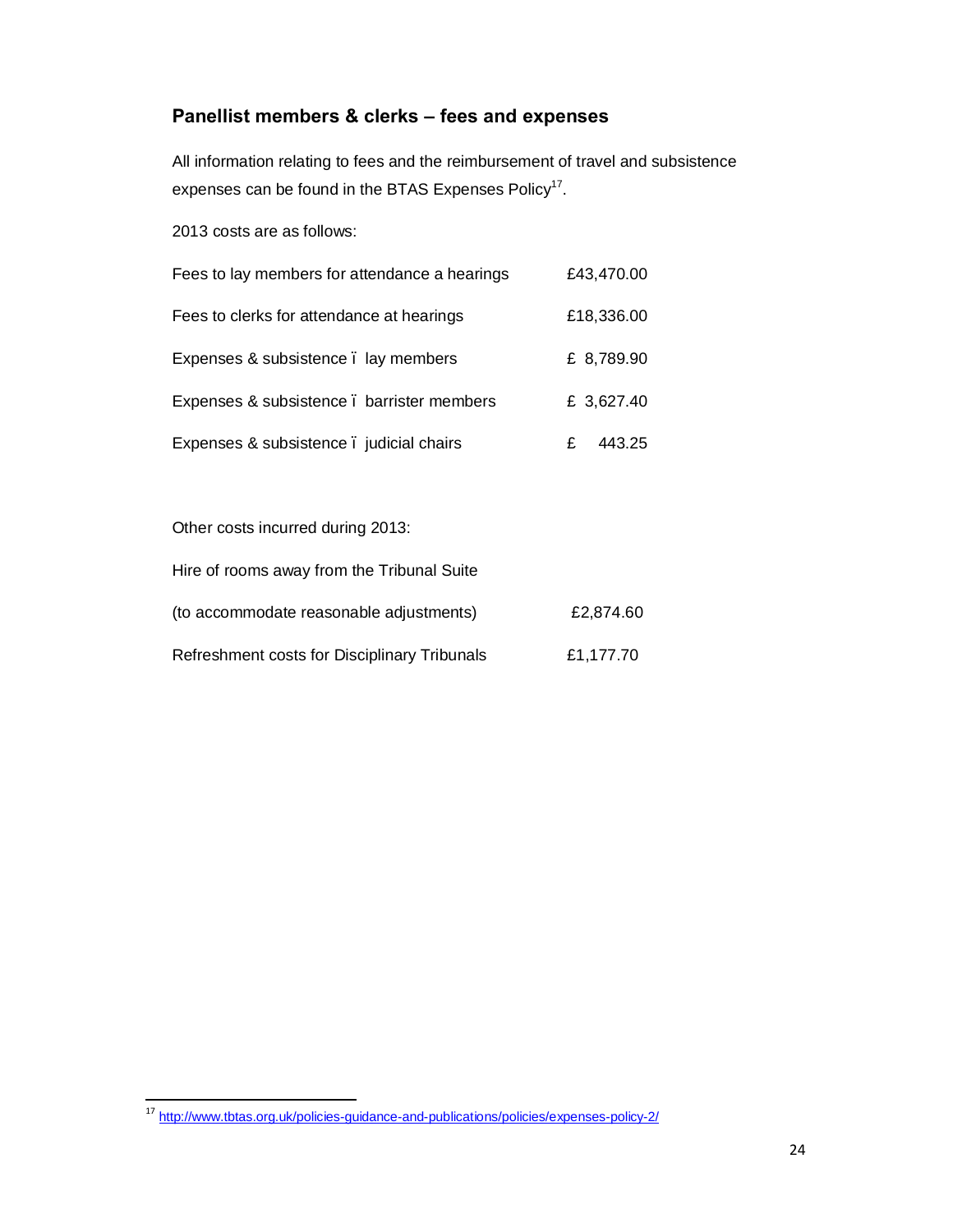#### **Section 5 - BTAS Website**

In endeavouring to deliver a transparent and high quality tribunal and adjudication service, and in accordance with a further recommendation of the COIC Review, BTAS has developed a dedicated website<sup>18</sup>. Information about our tribunal panellists and committee members, the hearings we administer and the policies and procedures we adhere to are all published. Initially, from 1 February 2013 a temporary website hosted via Grays Inn allowed BTAS to publish information about forthcoming hearings, the findings and sentences imposed at hearings, and details of the panel members declaration of interest. Worked commenced in April 2013 toward the development of a dedicated BTAS website.

The website development was undertaken in two phases by Reading Room; firstly to develop the main design and user functions, and secondly to incorporate a virtual tour of the Tribunal Suite, and a secure, panellist only, access to the site. The latter was included to ensure business continuity should any interruption to access to the Tribunal Suite or to postal or courier services occur.

The new website went live on 29 July 2013, and BTAS is able to analyse the visits made to the site. As follows:

- · 6,234 visits to www.tbtas.org.uk were made between 29 July 2013 31 December [2013,](http://www.tbtas.org.uk/)
- of which, 51.6% were new visitors, and 48.4% were returning visitors,
- during these visits 30,161 pages were viewed, with an average of 4.84 pages viewed per visit.
- · 95.12% of visitors were in the UK, 0.82% in the USA, and 0.34% in Australia,
- of the UK visitors, 63.36% were in London, 2.55% in Manchester, 1.67% in Cambridge, 1.38% in Leeds and 1.35% in Liverpool.
- · Of the 6,234 visits, 5,231 were made via PC browsers, and 1,003 via mobile technology.
- 23 emails have been received from individuals via the website making enquiries of BTAS.

<sup>18</sup> www.tbtas.org.uk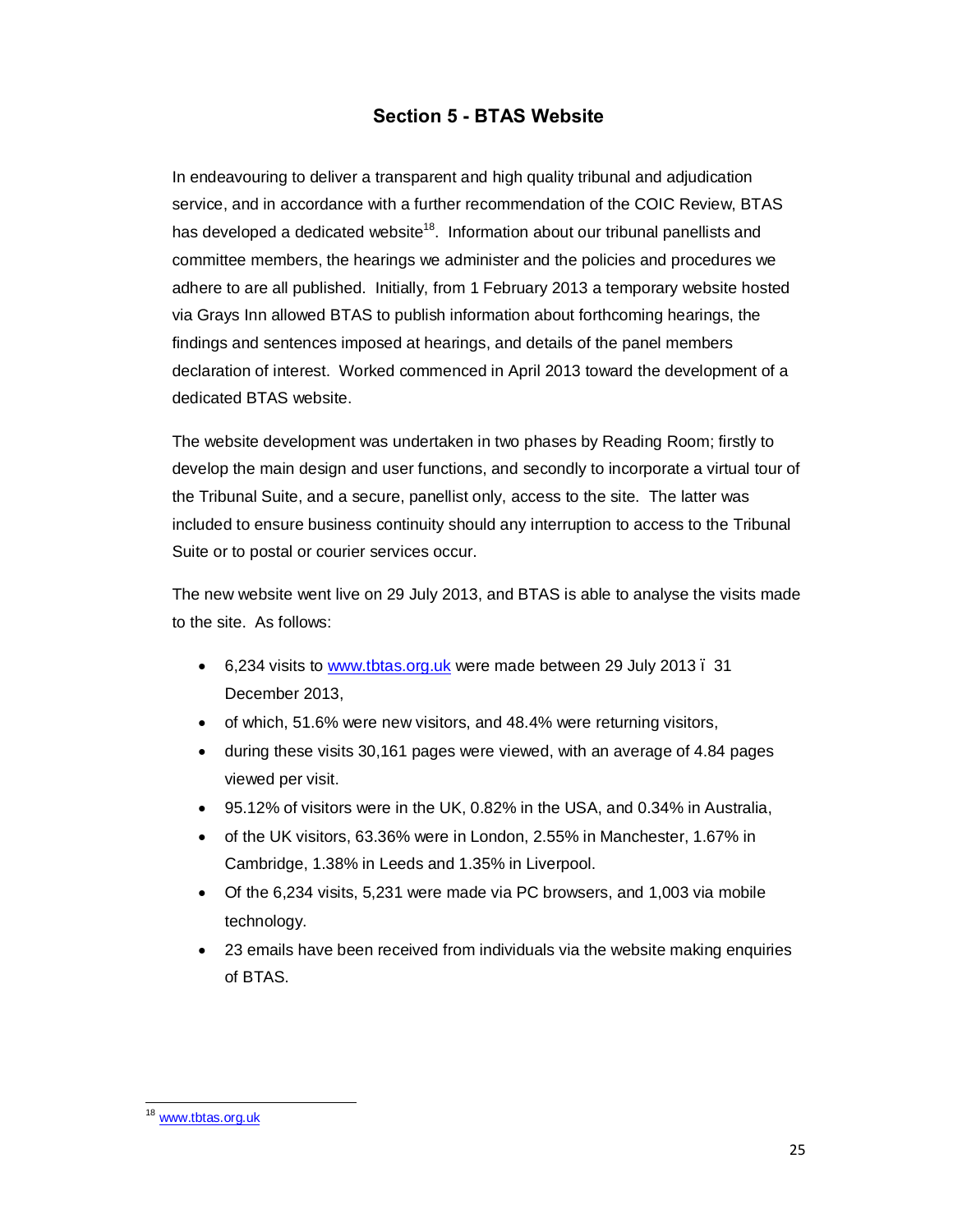Most frequently viewed pages:

|                | Page                                           | <b>Viewings</b> |
|----------------|------------------------------------------------|-----------------|
| 1              | Findings and sentences of past hearings        | 7466            |
| $\overline{2}$ | Forthcoming hearings calendar                  | 6149            |
| 3              | Home page                                      | 4340            |
| 4              | Hearings information - general                 | 1212            |
| 5              | About us . Disciplinary Tribunal panel members | 986             |
| 6              | Policies & publications                        | 927             |
| $\overline{7}$ | Working for us                                 | 666             |
| 8              | About us - general                             | 574             |
| 9              | Adjourned hearings                             | 521             |
| 10             | About us . InnsqConduct Committee members      | 342             |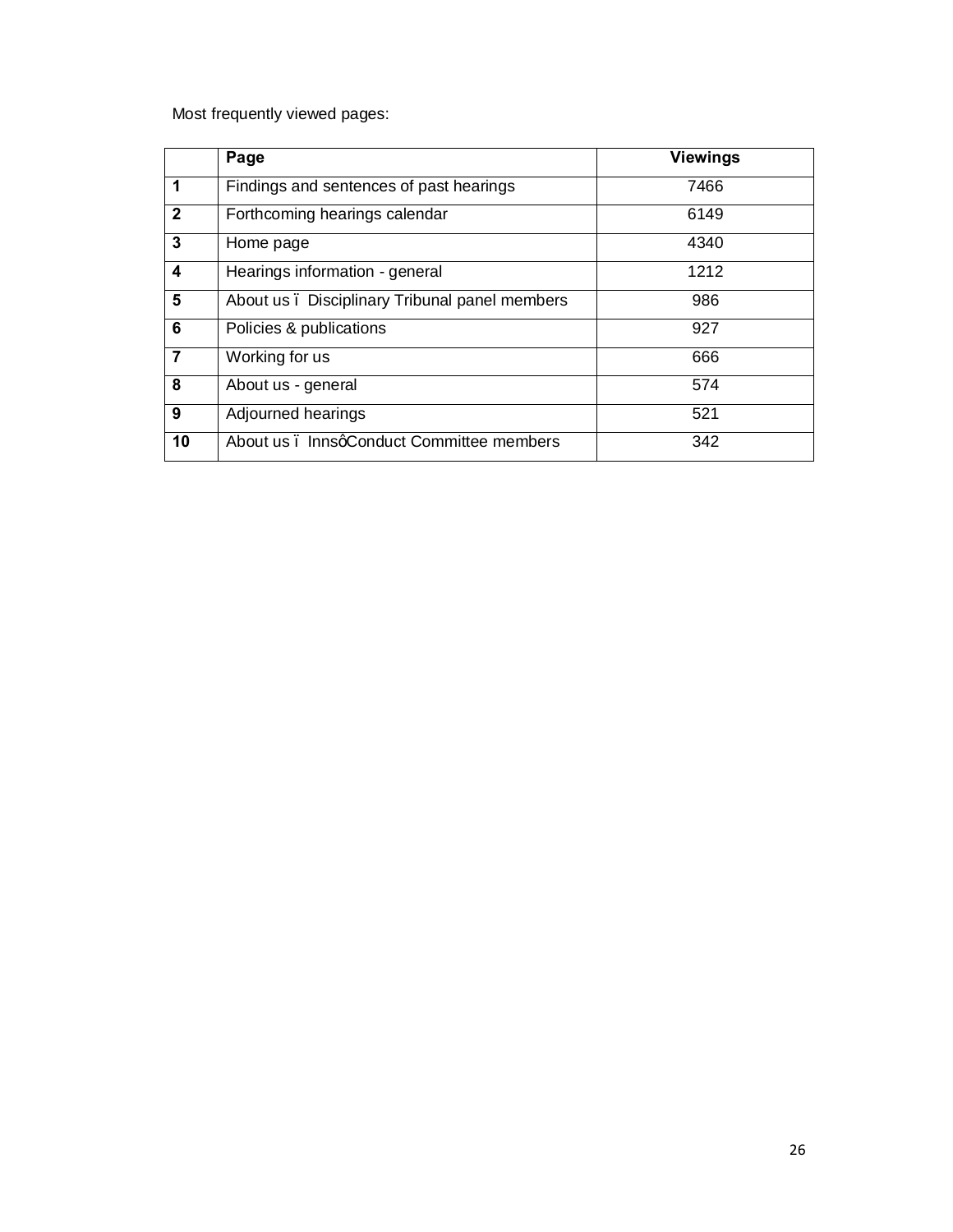#### **Section 6 – Looking forward to 2014**

#### **BSB Handbook**

The BSB launched a new Handbook in January 2014, which brings together the Code of Conduct and the various rules and regulations for the qualification and regulation of the barrister profession. In preparation, BTAS has already completed a substantial work programme to produce a new Sentencing Guidance, and at the time of drafting this report will be providing training to all Disciplinary Tribunal panellists and clerks in its application. BTAS has also completed and published a total revision of the Guidance & Information pack provided to the panellist members and clerks; necessitated by the substantial changes to the Code of Conduct, the introduction of Core Duties and revised Disciplinary Tribunal Regulations, all contained within the new Handbook. The Sentencing Guidance and revised Guidance & Information are both published on the BTAS website.

The work does not finish there, as BTAS will require new or revised administrative processes to reflect some of the changes. For example the setting of the date of a hearing was previously communicated by the BSB, but changes to the DTRs now require BTAS to communicate with all parties to secure dates. So the change programme will continue.

#### **BTAS Strategic Advisory Board**

The Strategic Advisory Board (the SAB) is being established to provide an independent source of information, advice and support to BTAS and COIC on strategic and/or operational issues or risks.

Membership will be drawn from the Disciplinary Tribunal panellist pool, InnsqConduct Committee members, and the Tribunal Appointments Body. The Bar Standards Board will be in attendance as too will be the COIC Director and BTAS Registrar.

#### **Appointment of a permanent Registrar**

The Interim Registrar will be leaving in March 2014, and the process of recruiting to the substantive post has commenced.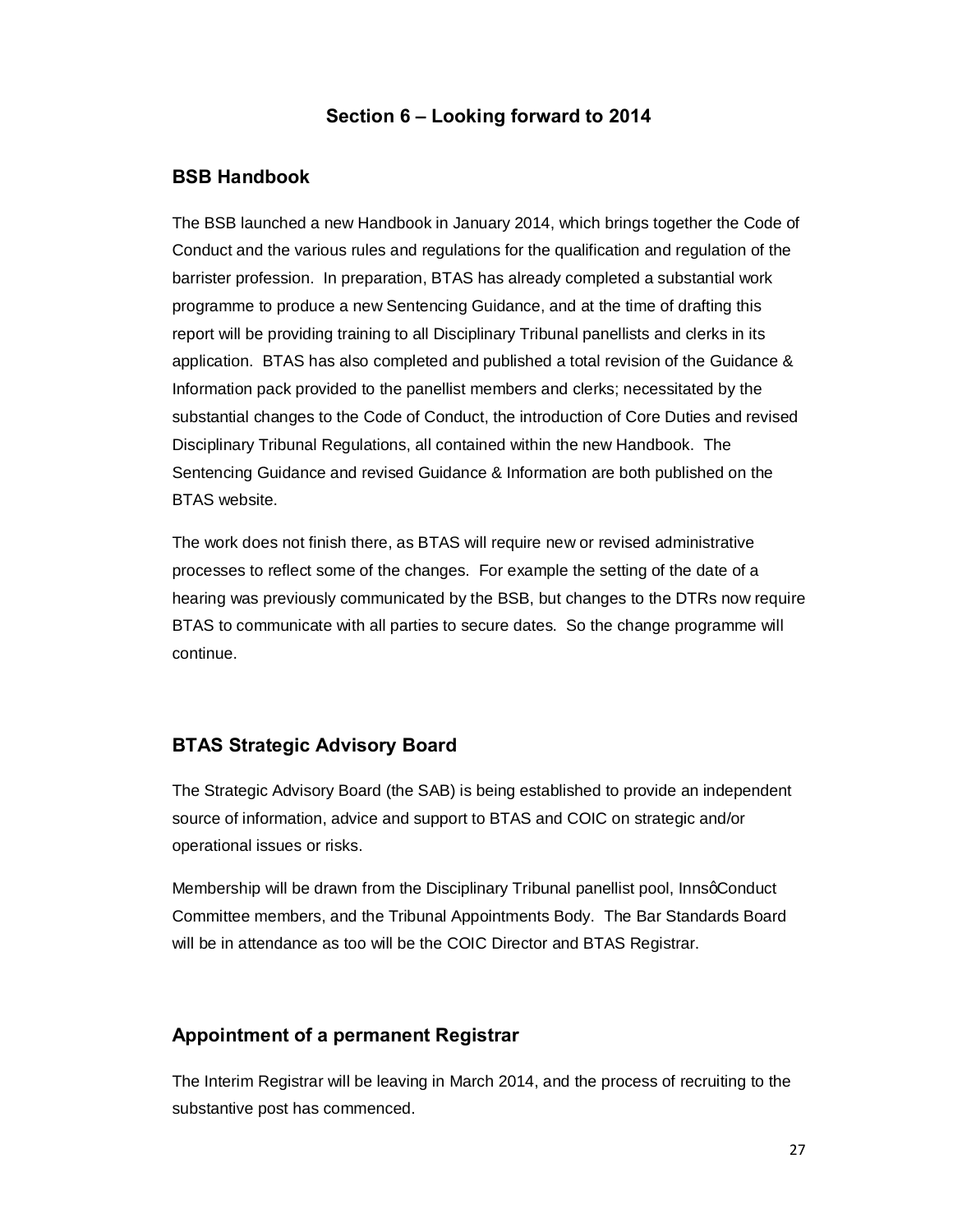#### **Case management system**

As BTAS continues to evolve, it will review its administration systems, and consider the merits of a full case management system. Until then, all necessary data and process maps will continue to be utilised to assure efficient service delivery.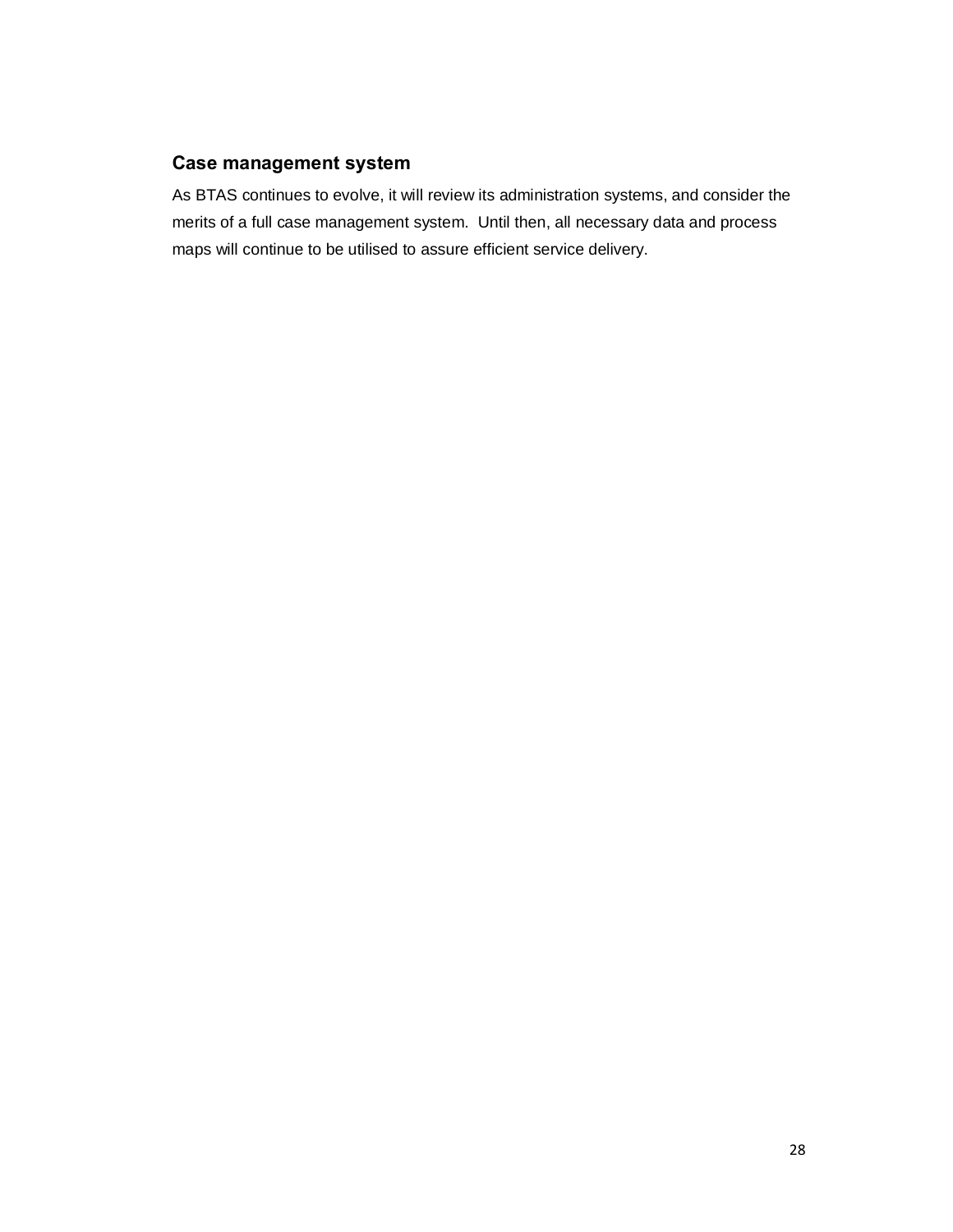

# **Disciplinary Tribunal Hearing Referral Form**

| <b>BSB</b> reference:                                    | Click here to enter text.   |
|----------------------------------------------------------|-----------------------------|
| Date referred:                                           | Click here to enter a date. |
| Date BSB first registered the complaint on its database: | Click here to enter a date. |
| Date of Professional Conduct Committee decision:         | Click here to enter a date. |
|                                                          |                             |

Type of request:  $\qquad \qquad$  Choose an item.

| Is the charge sheet attached?                                                                                                                                         |                           | Choose an item.           |
|-----------------------------------------------------------------------------------------------------------------------------------------------------------------------|---------------------------|---------------------------|
| Time estimate for the hearing:                                                                                                                                        |                           | Click here to enter text. |
| Are video-conferencing facilities required?                                                                                                                           |                           | Choose an item.           |
| Is a short-hand writer required?                                                                                                                                      |                           | Choose an item.           |
| How many witnesses are attending?                                                                                                                                     |                           | Choose an item.           |
| On which dates are the witnesses likely to be attending?                                                                                                              |                           | Click here to enter text. |
| Are reasonable adjustments necessary for the parties and their<br>representatives or any witnesses attending?                                                         |                           | Choose an item.           |
| If so, please provide details.                                                                                                                                        | Click here to enter text. |                           |
| Are the BSBos proposed directions attached?                                                                                                                           |                           | Choose an item.           |
| For the purposes of regulation 2 of the Disciplinary Tribunal<br>Regulations, please confirm whether the barrister concerned is<br>practising, employed or otherwise. |                           | Click here to enter text. |
| Do the 2009 Disciplinary Regulations apply?                                                                                                                           |                           | Choose an item.           |
| If no, why?                                                                                                                                                           | Click here to enter text. |                           |
| Which version of the Code of Conduct applies?<br>(in order to have older versions available for Tribunal use)                                                         |                           | Click here to enter text. |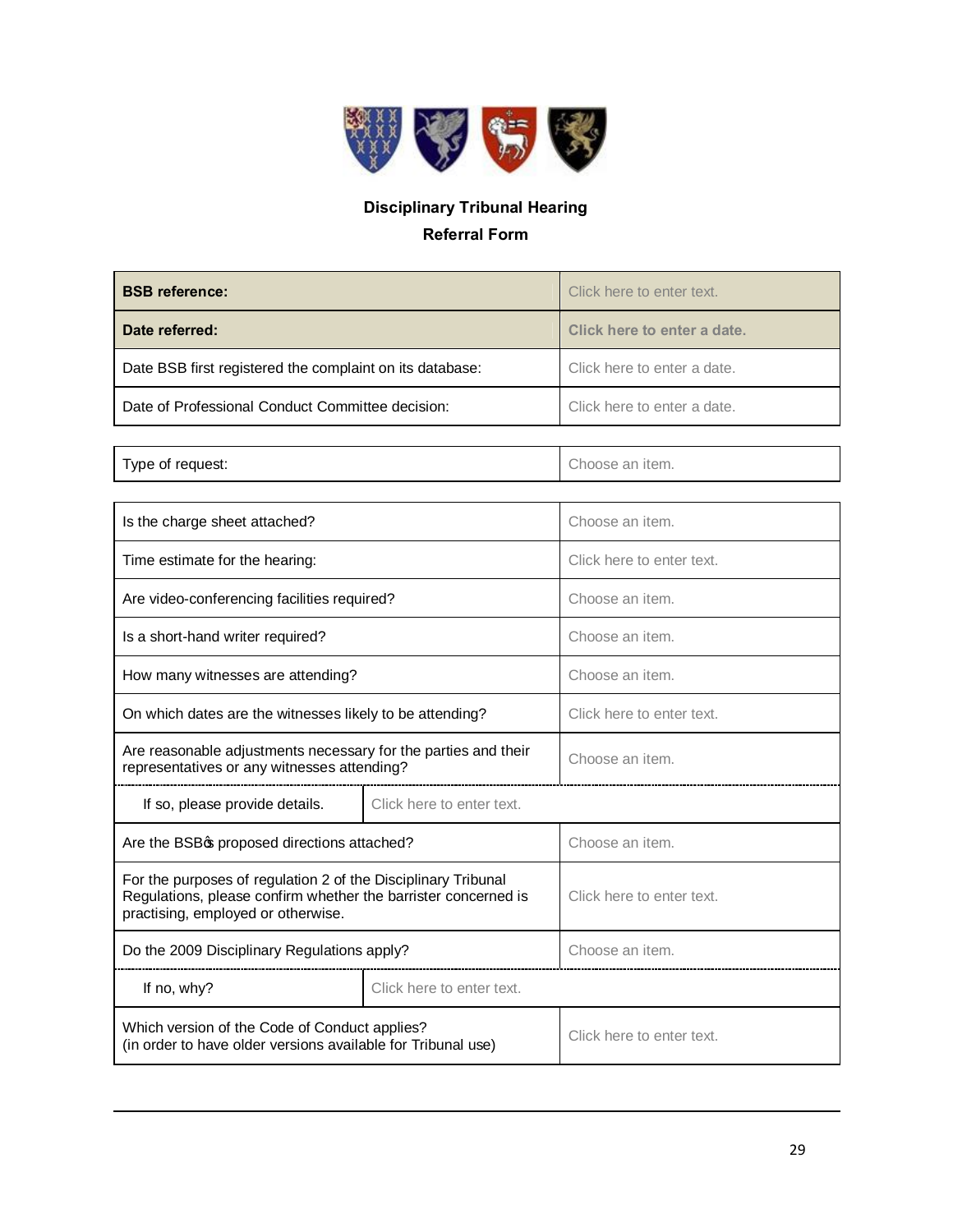| <b>Defendant</b>                |                           |  |
|---------------------------------|---------------------------|--|
| Name:                           | Click here to enter text. |  |
| Address:                        | Click here to enter text. |  |
| Email (if available):           | Click here to enter text. |  |
| Telephone (if available):       | Click here to enter text. |  |
| <b>Defendant Representative</b> |                           |  |
| Name:                           | Click here to enter text. |  |
| Address:                        | Click here to enter text. |  |
| Email (if available):           | Click here to enter text. |  |
| Telephone (if available):       | Click here to enter text. |  |

| For office use only:                                                                                                                                                                       |                             |                           |  |
|--------------------------------------------------------------------------------------------------------------------------------------------------------------------------------------------|-----------------------------|---------------------------|--|
| Date received:                                                                                                                                                                             | Click here to enter a date. |                           |  |
| <b>Date of Tribunal:</b>                                                                                                                                                                   | Click here to enter a date. |                           |  |
| <b>Panel members:</b>                                                                                                                                                                      | Click here to enter text.   |                           |  |
| <b>Conflict Check</b>                                                                                                                                                                      |                             |                           |  |
| I can confirm that none of the above named panel members are members of the PCC<br>Choose an<br>or were members of the PCC when the decision above was considered or made.<br><i>item.</i> |                             |                           |  |
| I can confirm that none of the above named panel members are members of a<br>BSB/Bar Council committee or were members when the decision above was<br>considered or made.                  |                             | Choose an<br><i>item.</i> |  |
| <b>Staff member name:</b>                                                                                                                                                                  | Click here to enter text.   |                           |  |
| Signature:                                                                                                                                                                                 |                             |                           |  |
| Registrar/management:                                                                                                                                                                      | Click here to enter text.   |                           |  |
| Signature:                                                                                                                                                                                 |                             |                           |  |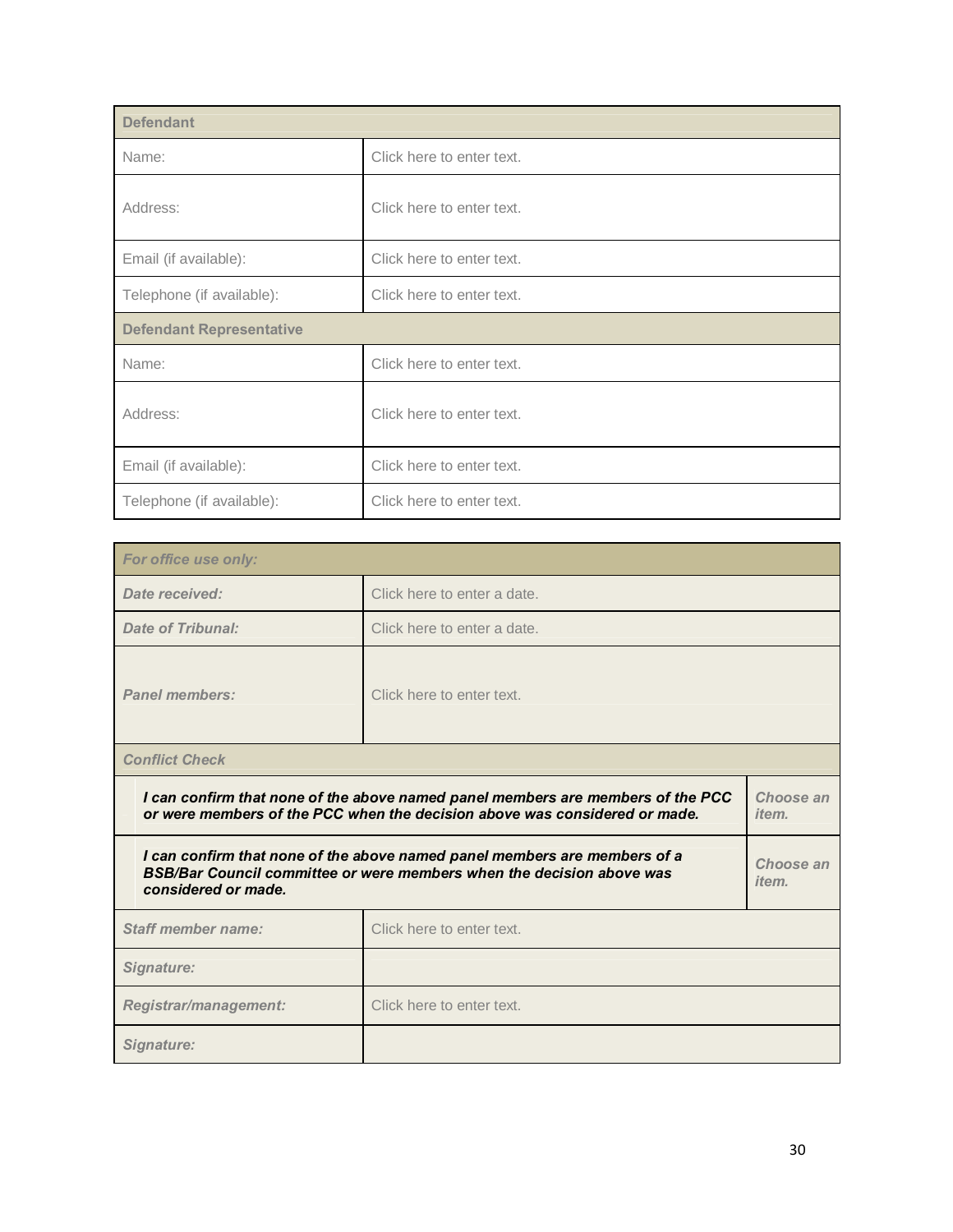**Notes/other relevant details:**

| Date last amended: | Click here to enter a date. |
|--------------------|-----------------------------|
|--------------------|-----------------------------|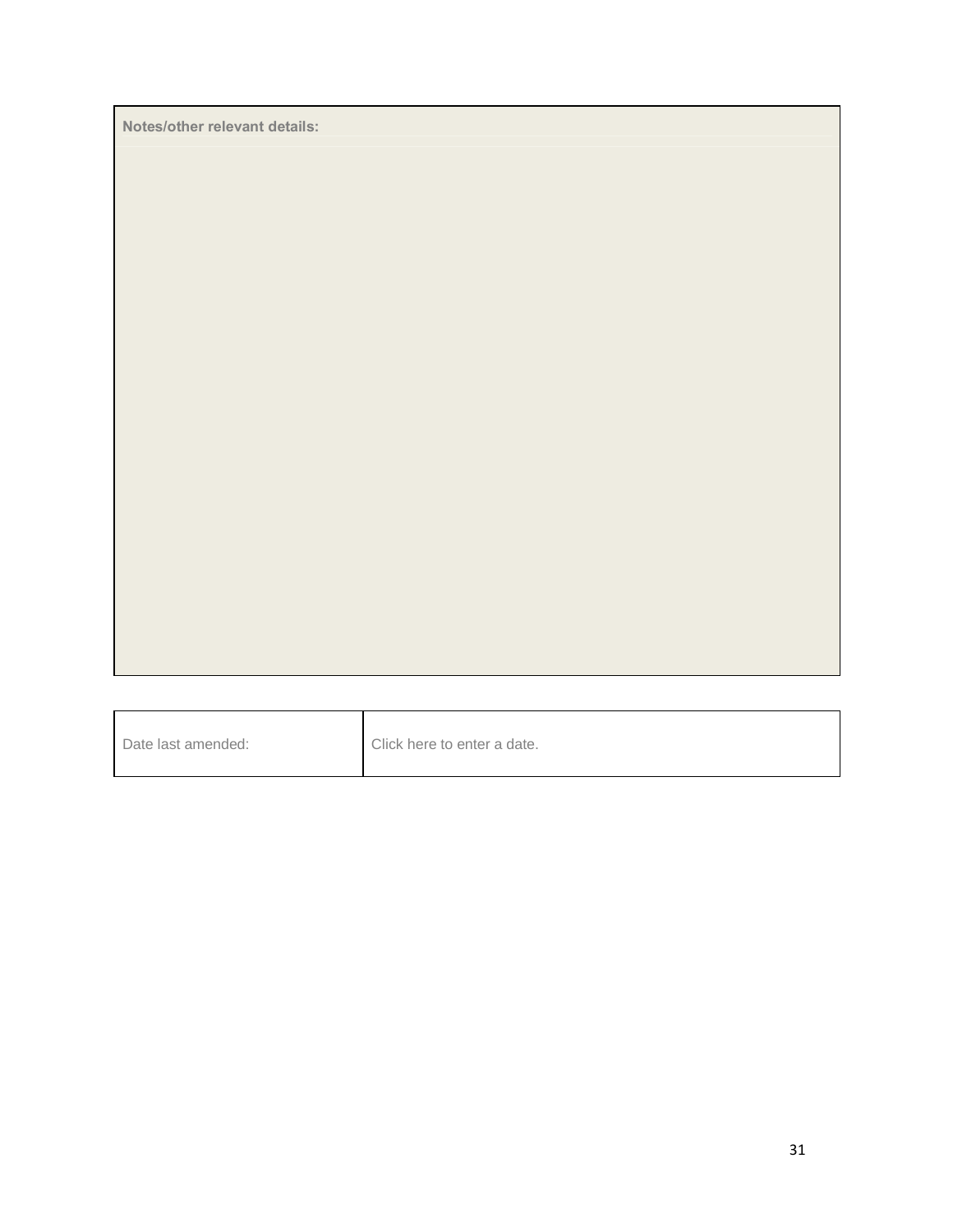#### **Annex 2 Requests to panel members and clerks for availability to sit during 2013**

The following graphs depict the number of times each individual panel member or clerk has been contacted by BTAS administrators in asking for availability to sit on a specific date or dates for a Disciplinary Tribunal.

Where the sum of the number of times declined and the number of times hearings were actually attended does not equal the number of times asked this may be for one of two reasons:

- i. The hearing was cancelled after the Convening Order was issued, or
- ii. The panel member withdrew their willingness to sit having previously agreed.



# **QC members**

One QC stood down during 2013, and a further QC made himself unavailable due to working overseas immediately post-appointment.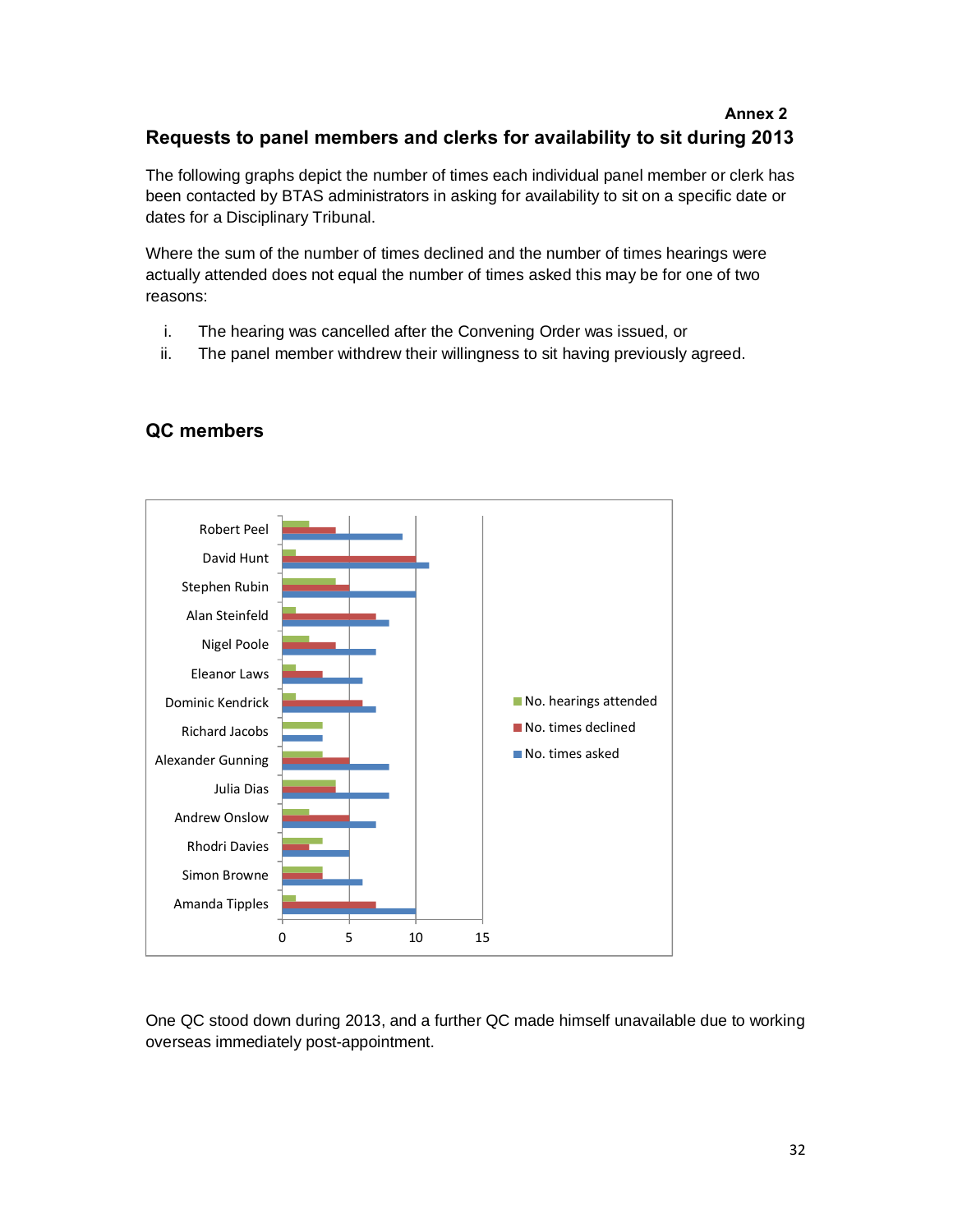#### **Barrister members**



One barrister stood down during 2013, and one was unavailable due to maternity leave.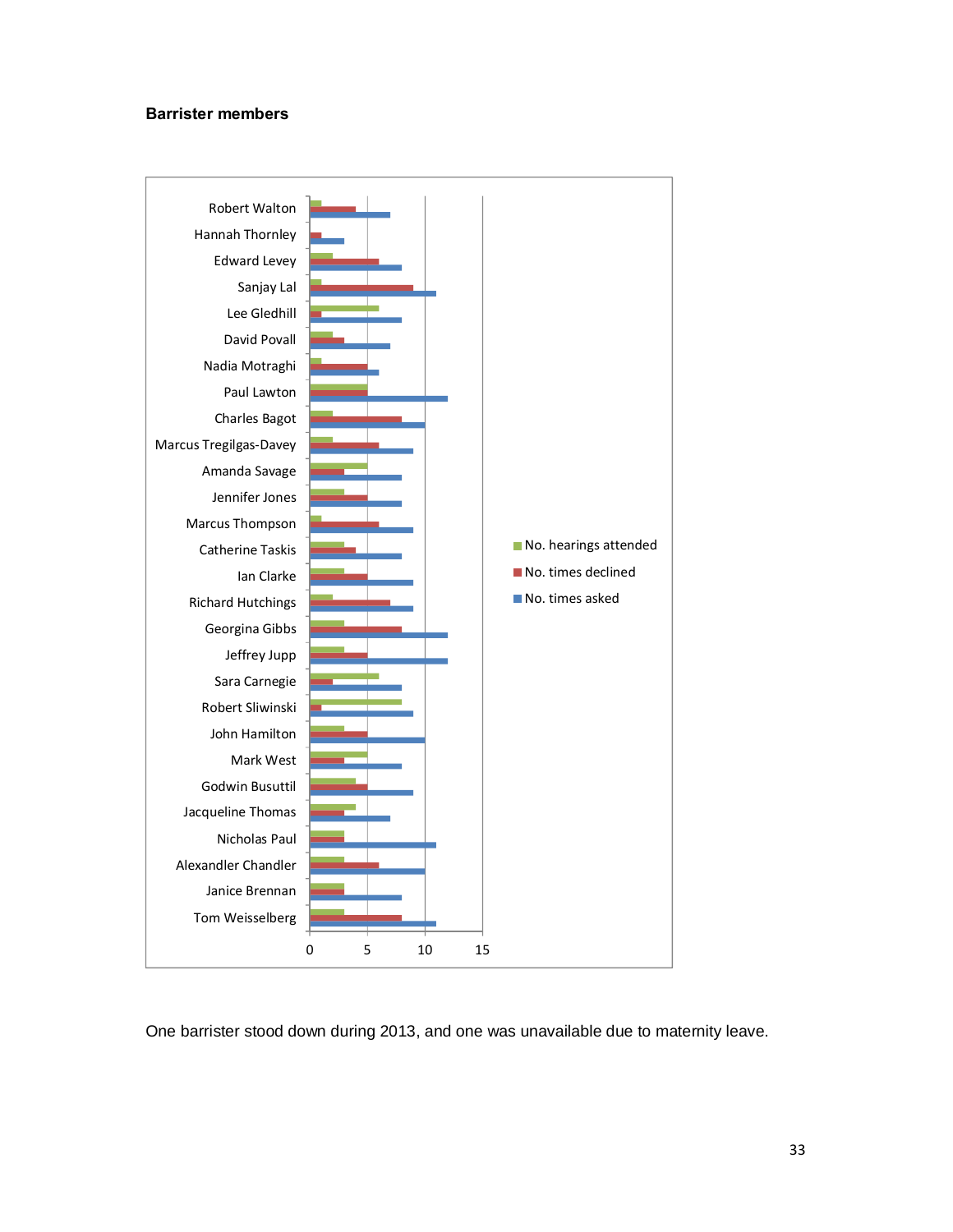#### **Lay members**



One lay member was stood down during 2013.